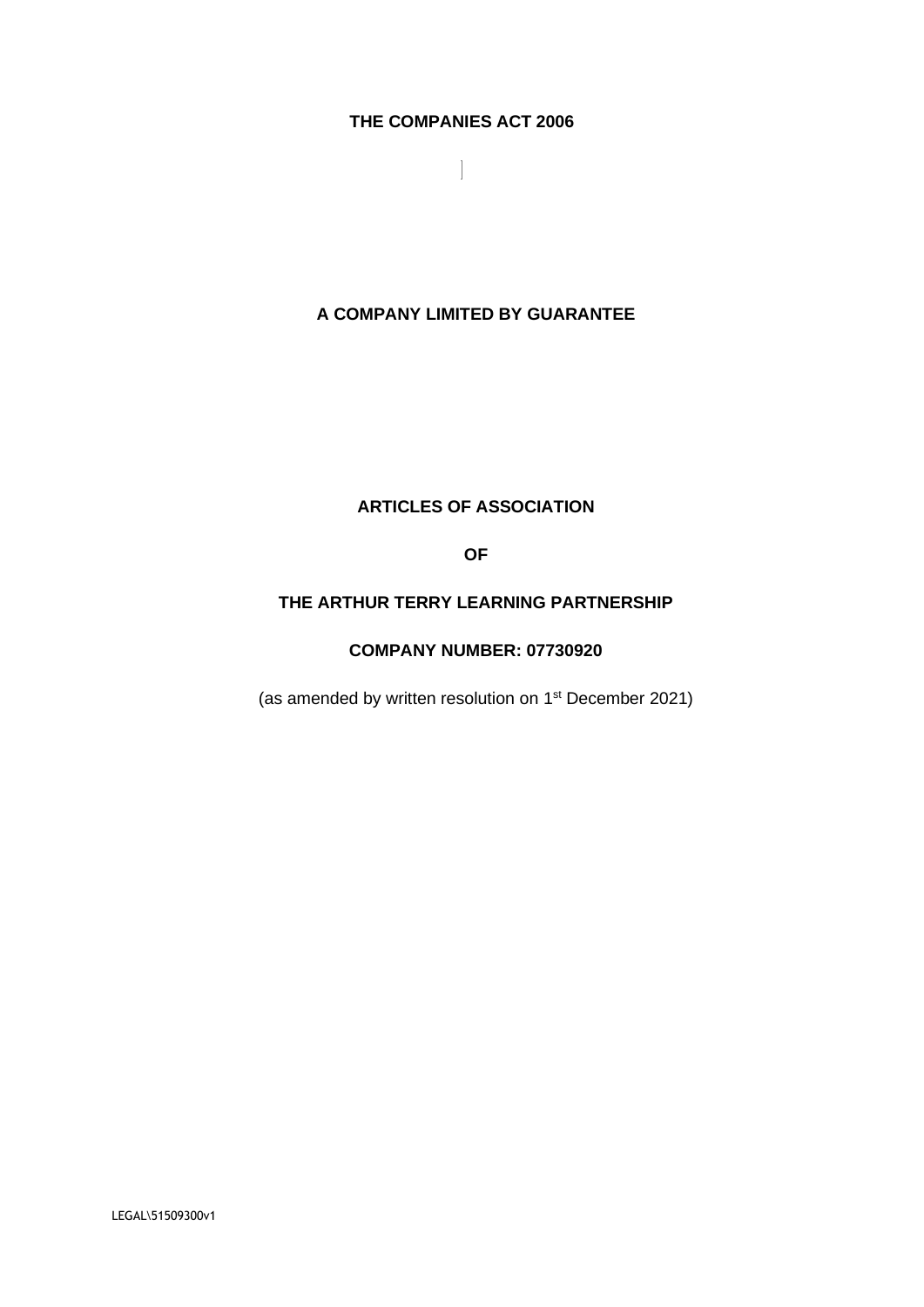### **THE COMPANIES ACT 2006**

#### **COMPANY LIMITED BY GUARANTEE**

#### **ARTICLES OF ASSOCIATION**

**OF**

#### **THE ARTHUR TERRY LEARNING PARTNERSHIP**

#### **INTERPRETATION**

- 1. In these Articles:-
	- (a) "the Academies" means all the schools and educational institutions referred to in Article 4 and operated by the Company (and "Academy" means any one of those schools or educational institutions);
	- (b) "Academy Financial Year" means the academic year from  $1<sup>st</sup>$  of September to  $31<sup>st</sup>$ of August of the following year;
	- (c) "the Articles" means these Articles of Association of the Company (excluding, for the avoidance of doubt, any Scheme of Delegation which may be appended to these Articles or adopted by the Directors;
	- (d) "Chief Executive Officer" means such person as may be appointed by the Directors as the Chief Executive Officer of the Company;
	- (e) "clear days" in relation to the period of a notice means the period excluding the day when the notice is given or deemed to be given and the day on which it is to take effect;
	- (f) "Clerk" means the clerk to the Directors or any other person appointed to perform the duties of the clerk to the Directors, including a joint, assistant or deputy clerk;
	- (g) "Company" means, save as otherwise defined at Article 6.9, the company intended to be regulated by these Articles and referred to in Article 2;
	- (h) "Diocese" means the Church of England diocese in which any Academy is situated;
	- (i) "Diocesan Board of Education" means that body constituted under the Diocesan Boards of Education Measure 1991 for the Diocese and any successor body;
	- (j) "Diocesan Corporate Member" means the Diocesan Board of Education acting through the Church of England Central Education Trust (a company limited by guarantee with registered number 08018276) or such other company established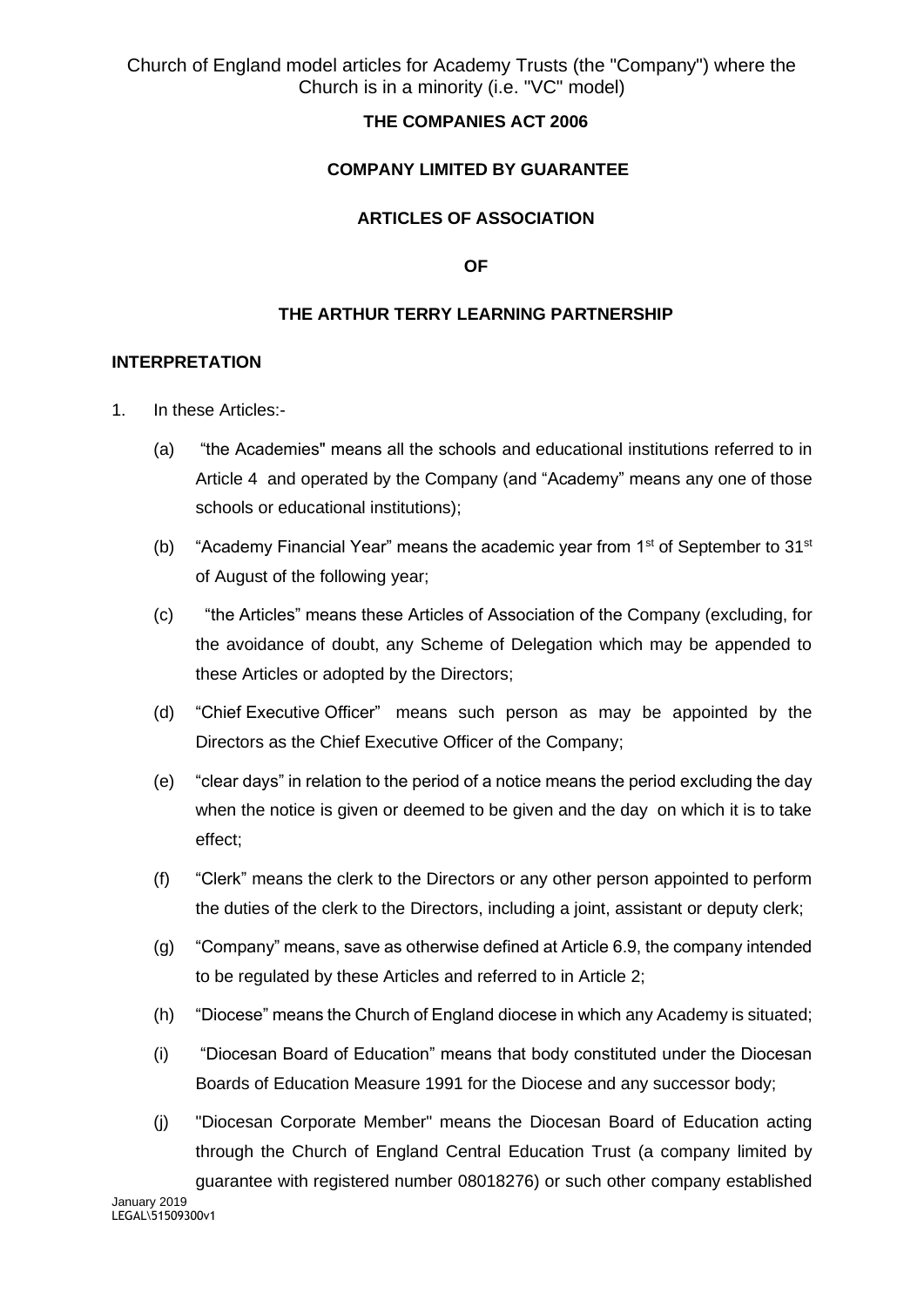for that purpose and having been appointed to represent and enforce the rights, interests and powers of the Diocesan Board of Education as set out in the Diocesan Boards of Education Measure 1991;

- (k) "Directors" means the directors of the Company subject to the definition of this term at Article 6.9(b) in relation to Articles 6.2-6.9;
- (l) "Financial Expert" means an individual, company or firm who is authorised to give investment advice under the Financial Services and Markets Act 2000;
- (m) "General Meeting" means a meeting of the Members of the Company convened in accordance with these Articles, and "Annual General Meeting" shall mean the yearly meeting of the Members convened in accordance with these Articles;
- (n) "Local Authority Associated Person" means any person associated (within the meaning given in section 69(5) of the Local Government and Housing Act 1989) with any local authority by which the Company is influenced;
- (o) "Local Governing Bodies" means the committees appointed pursuant to Articles 100-102 and 104 (and "Local Governing Body" means any one of these committees);
- (p) "the Measure" means the Diocesan Boards of Education Measure 1991;
- (q) "Member" means a member of the Company and someone who as such is bound by the undertaking contained in Article 8;
- (r) "the Memorandum" means the Memorandum of Association of the Company;
- (s) "Office" means the registered office of the Company;
- (t) "Parent Directors" means those Directors elected or appointed pursuant to Articles 53 – 56 inclusive;
- (u) "Parent Local Governor" means the parent member of a Local Governing Body elected or appointed in accordance with Articles 53-56;
- (v) Not used;
- (w) "Principals" means the head teachers of the Academies (and "Principal" means any one of these head teachers);
- (x) "Principal Regulator" means the body or person appointed as the Principal Regulator under the Charities Act 2011;
- (y) "Relevant Funding Agreement" means the agreement or agreements entered into by the Company and the Secretary of State under section 1 of the Academies Act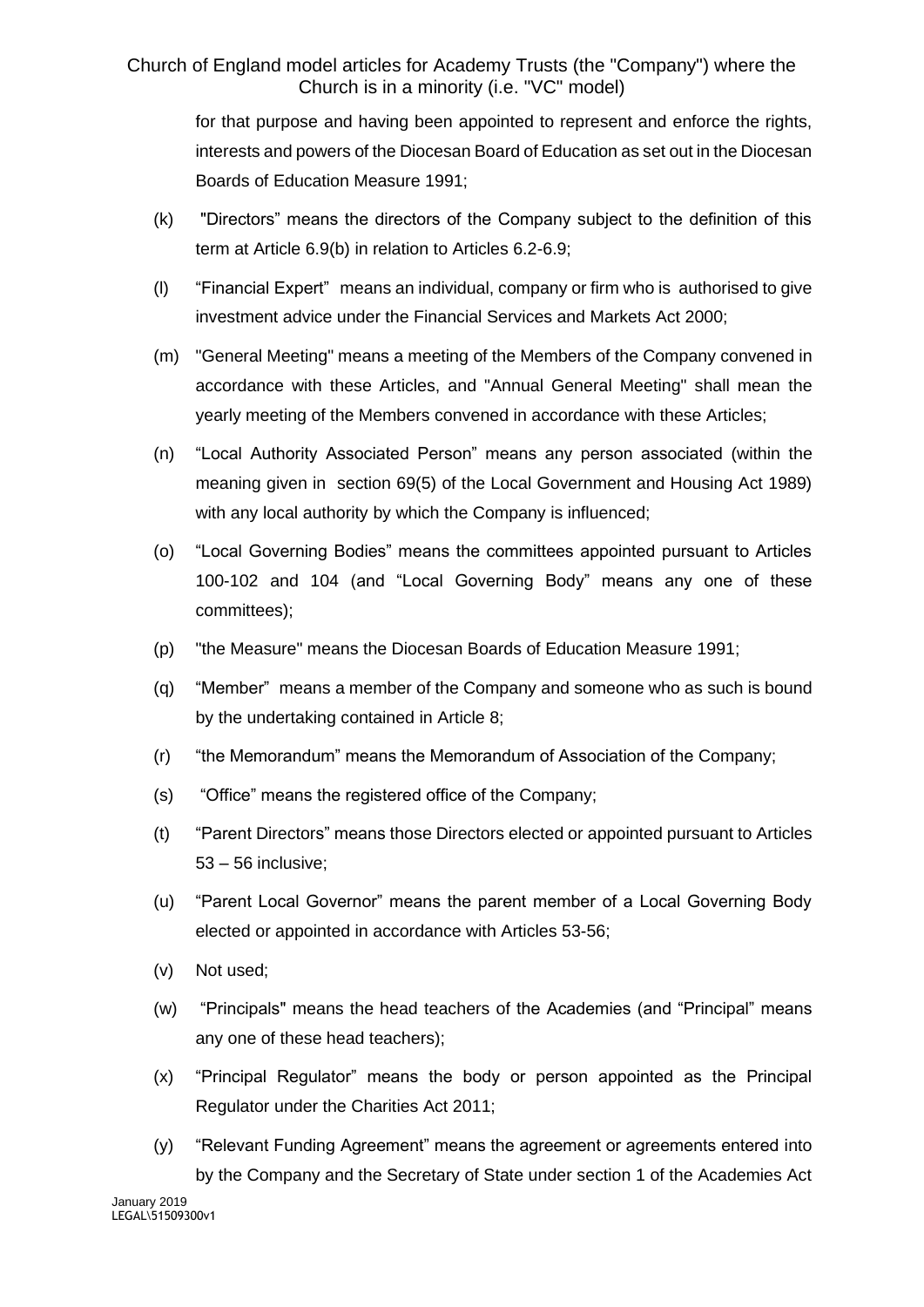2010 for the establishment of any Academy, including any variation or supplemental agreements thereof;

- (z) "Scheme of Delegation" means an instrument by the Directors delegating such powers and responsibilities of the Directors as may be appropriate for them to delegate to the Local Governing Bodies consistently with the Objects;
- (aa) "the seal"means the common seal of the Company if it has one;
- (bb) "Secretary of State" means the Secretary of State for Education or their successor;
- (cc) "Teacher" means a person employed under a contract of employment or a contract for services or otherwise engaged to provide his services as a teacher at one or more Academies;
- (dd) "Trustees" means those trustees holding the site of any Academy and providing it to the Company for use and occupation by that Academy;
- (ee) "the United Kingdom" means Great Britain and Northern Ireland;
- (ff) words importing the masculine gender only shall include the feminine gender. Words importing the singular number shall include the plural number, and vice versa;
- (gg) subject as aforesaid, words or expressions contained in these Articles shall, unless the context requires otherwise, bear the same meaning as in the Companies Act 2006, as appropriate;
- (hh) any reference to a statute or statutory provision or measure shall include any statute or statutory provision or measure which replaces or supersedes such statute or statutory provision or measure including any modification or amendment thereto.
- 2. The company's name is The Arthur Terry Learning Partnership (and in this document it is called "**the Company**").
- 3. The Company's registered office is to be situated in England and Wales.

#### **OBJECTS**

4. The Company's objects ("**the Objects**") are specifically restricted to the following:

January 2019 LEGAL\51509300v1 (a) to advance for the public benefit education in the United Kingdom, in particular but without prejudice to the generality of the foregoing by establishing, maintaining,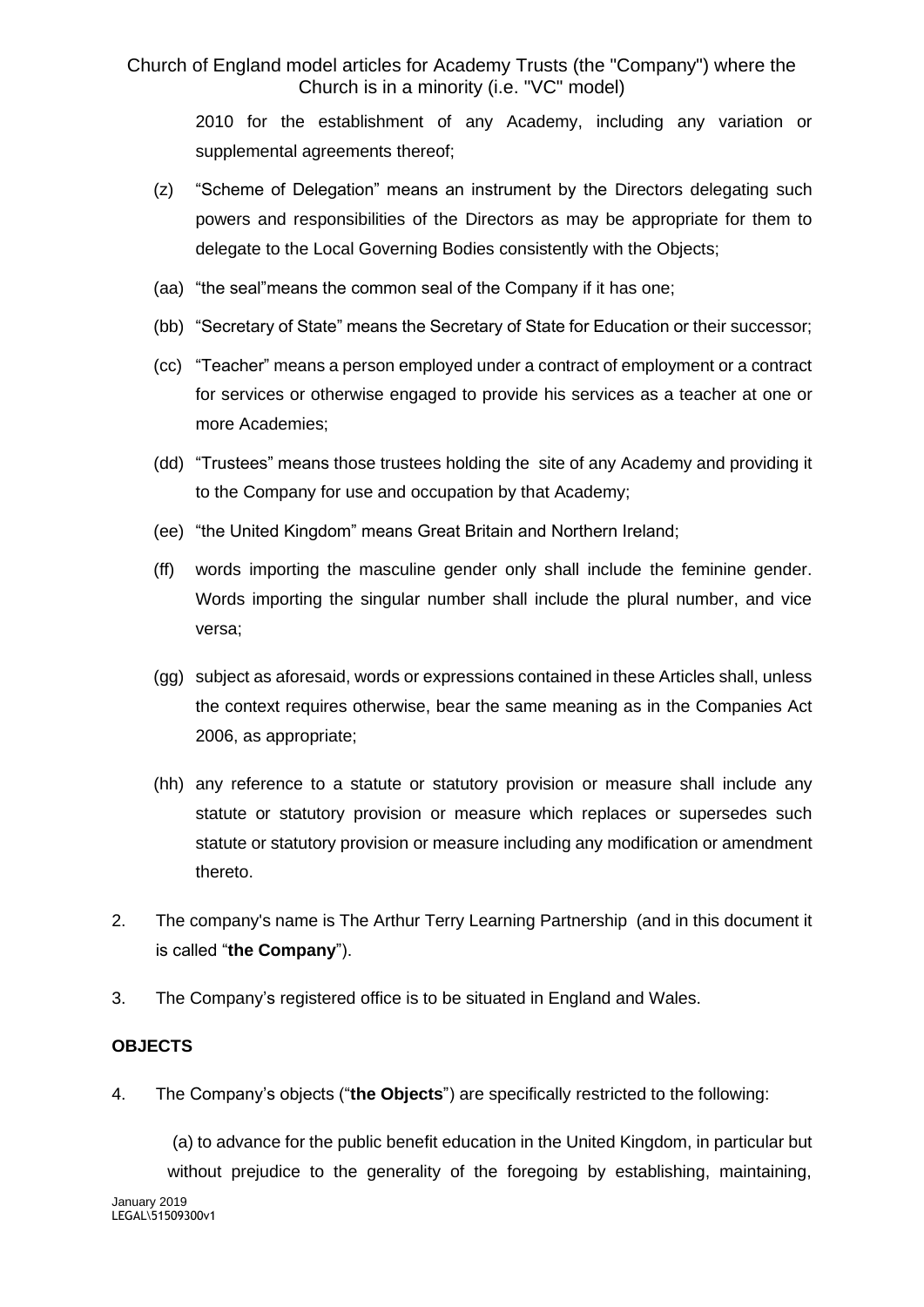carrying on, managing and developing Academies which shall offer a broad and balanced curriculum and which:

- (i) shall include Church of England Academies ("**Church Academies" and each a "Church Academy"**) designated as such which shall be conducted in accordance with the principles, practices and tenets of the Church of England both generally and in particular in relation to arranging for religious education and daily acts of worship, and
- (ii) may include other Academies whether with or without a designated religious character;

but in relation to each of the Academies to recognise and support their individual ethos, whether or not designated Church of England.

Where an Academy is designated as or recognised as a Church Academy, in relation to the ethos and religious education provided at the Academy the Directors shall have regard to any advice and follow any directives issued by the Diocesan Corporate Member;

(b) for the public benefit, providing childcare facilities in the communities in which the Academies are situated for the physical, intellectual and social development of primarily but not exclusively children under five especially those who are socially and economically disadvantaged; and

(c) for the public benefit to promote for the inhabitants of the communities in which the Academies are situated and the surrounding area (provided that for Church Academies in the reasonable opinion of the Trustees such activities do not breach the terms of any governing document regulating the Trustees' ownership of the academy's land) the provision of facilities for recreation or other leisure time occupation of individuals who have need of such facilities by reason of their youth, age, infirmity or disablement, financial hardship or social and economic circumstances or for the public at large in the interests of social welfare and with the object of improving the condition of life of the said inhabitants.

## **POWERS**

- 5. In furtherance of the Objects but not further or otherwise the Company may exercise the following powers:
	- (a) to draw, make, accept, endorse, discount, execute and issue promissory notes,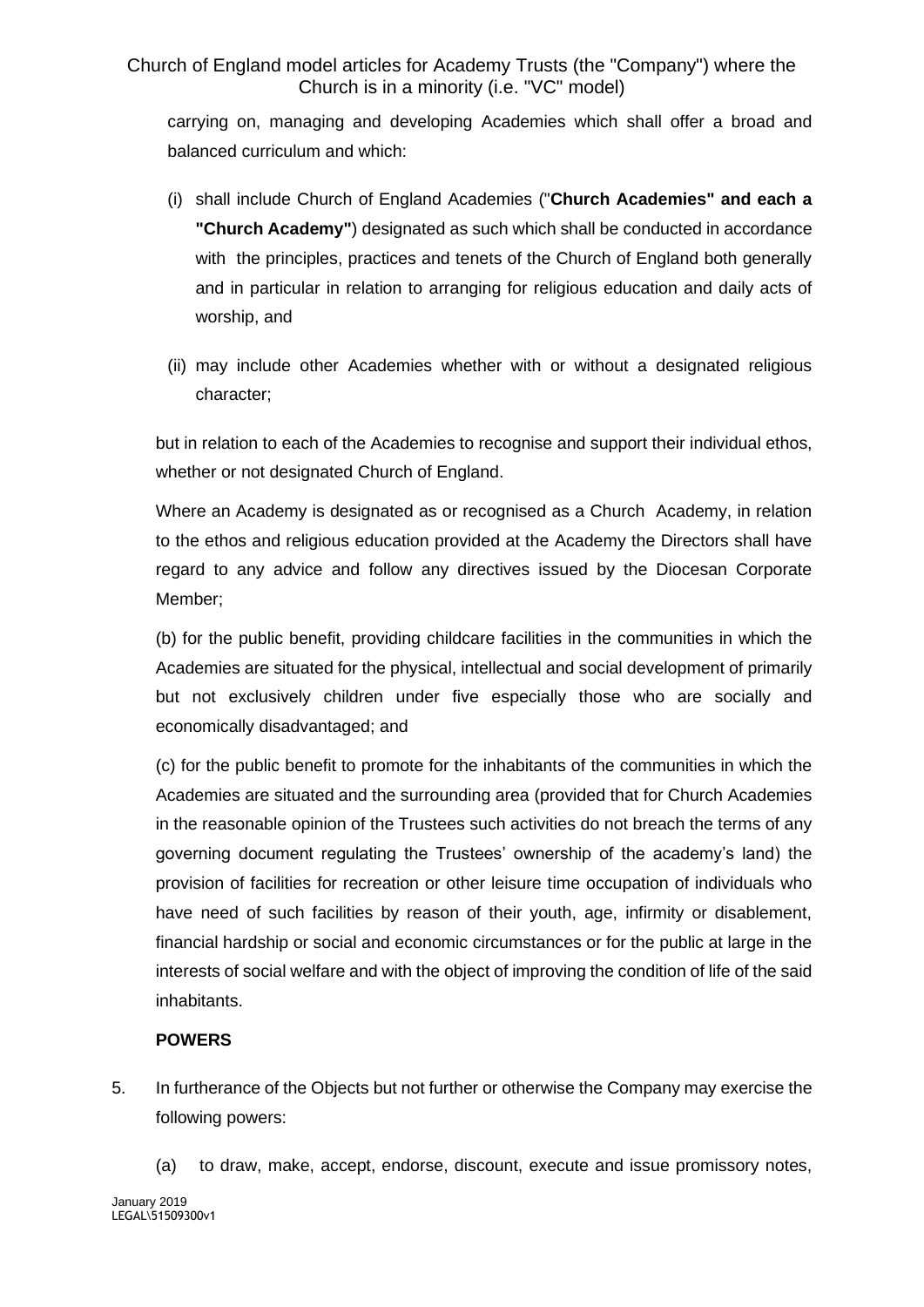bills, cheques and other instruments, and to operate bank accounts in the name of the Company;

- (b) to raise funds and to invite and receive contributions provided that in raising funds the Company shall not undertake any substantial permanent trading activities and shall conform to any relevant statutory regulations;
- (c) (subject to such further consents as may be required by law or as may be required from the Trustees as licensors where this is the case) to acquire, alter, improve and charge or otherwise dispose of property;
- (d) subject to Article 6 below to employ such staff, as are necessary for the proper pursuit of the Objects (including the maintenance of an effective Church of England ethos in relation to Academiesfalling within Article 4(i) ) and to make all reasonable and necessary provision for the payments of pensions and superannuation to staff and their dependants;
- (e) to establish or support, whether financially or otherwise, any charitable companies, trusts, associations or institutions formed for all or any of the Objects;
- (f) to co-operate with other charities, other independent and maintained schools, academies and institutions within the further education sector, voluntary bodies and statutory authorities operating in furtherance of the Objects and to exchange information and advice with them;
- (g) to pay out of funds of the Company the costs, charges and expenses of and incidental to the formation and registration of the Company:
- (h) to establish, maintain, carry on, manage and develop the Academies at locations be determined by the Directorsprovided that no Academy shall be established, maintained or carried on by the Company without the consent of the Members by ordinary resolution.
- (i) to offer scholarships, exhibitions, prizes and awards to pupils and to former pupils , and otherwise to encourage and assist the educational attainment of pupils and former pupils and former students; *;*
- (j) to provide educational facilities and services to students of all ages and the wider community for the public benefit;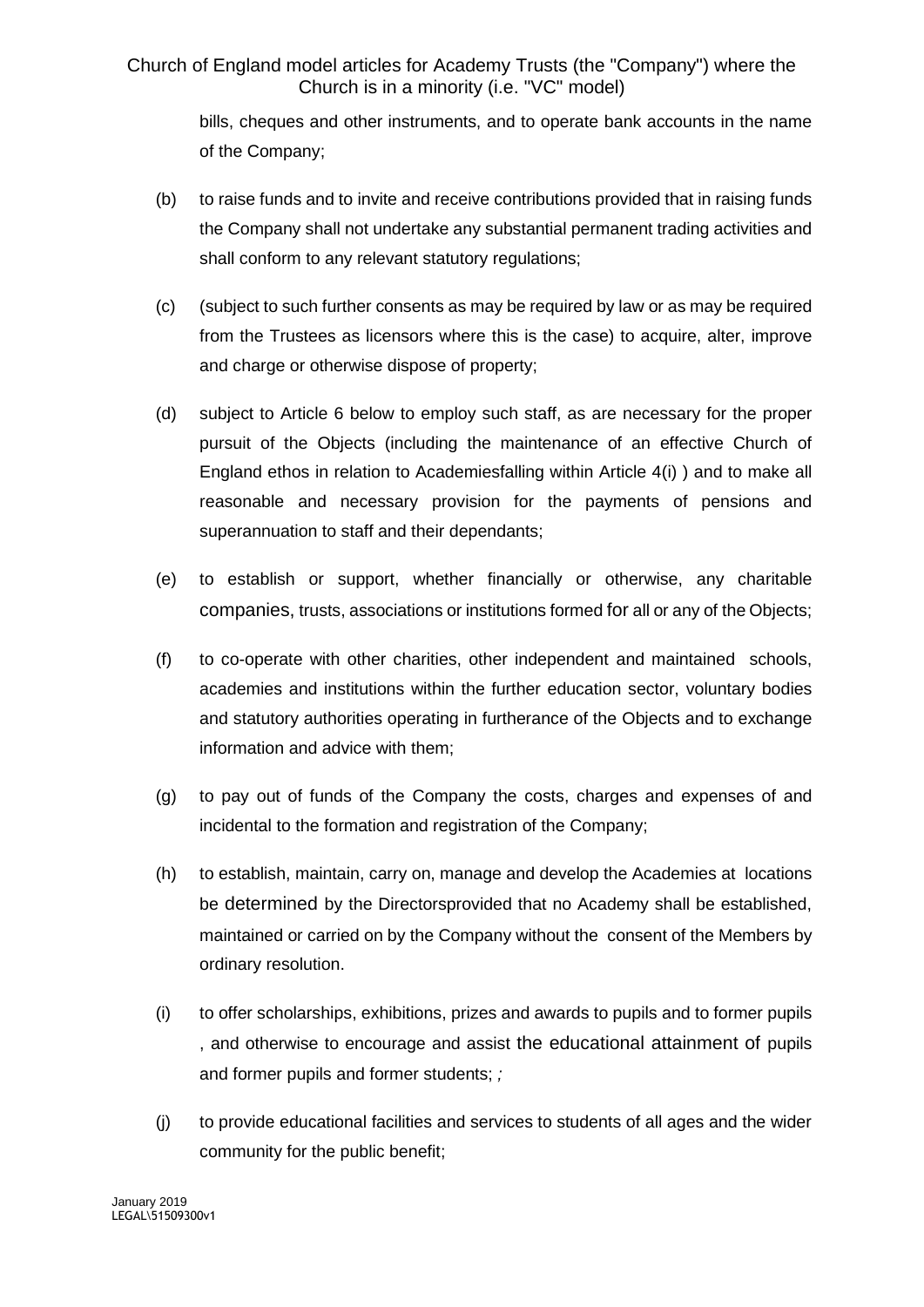- (k) to carry out research into the development and application of new techniques in education and to their approach to curriculum development and delivery and to publish the results of such research, and to develop means of benefiting from application of the experience of industry, commerce, other schools, educational institutions and the voluntary sector to the education of pupils and students in academies;
- (l) subject to such consents as may be required from the Trustees or otherwise required by law and/or by any contract entered into by or on behalf of the Company, to borrow and raise money for the furtherance of the Objects in such manner and on such security as the Company may think fit;
- (m) to deposit or invest any funds of the Company not immediately required for the furtherance of its Objects (but to invest only after obtaining such advice from a Financial Expert as the Directors consider necessary and having regard to the suitability of investments and the need for diversification);
- (n) to delegate the management of investments to a Financial Expert, but only on terms that:
	- (i) the investment policy is set down in writing for the Financial Expert by the Directors;
	- (ii) every transaction is reported promptly to the Directors;
	- (iii) the performance of the investments is reviewed regularly with the Directors;
	- (iv) the Directors are entitled to cancel the delegation arrangement at any time;
	- (v) the investment policy and the delegation arrangement are reviewed at least once a year;
	- (vi) all payments due to the financial expert are on a scale or at a level which is agreed in advance and are notified promptly to the Directors on receipt; and
	- (vii) the Financial Expert must not do anything outside the powers of the Directors;
- (o) to arrange for investments or other property of the Company to be held in the name of a nominee company acting under the control of the Directors or of a Financial Expert acting under their instructions, and to pay any reasonable fee required;
- (p) to provide indemnity arrangements to Directors, Trustees and the members of Local Governing Bodies in accordance with, and subject to the conditions of section 232 to 235 of the Companies Act 2006, section 189 of the Charities Act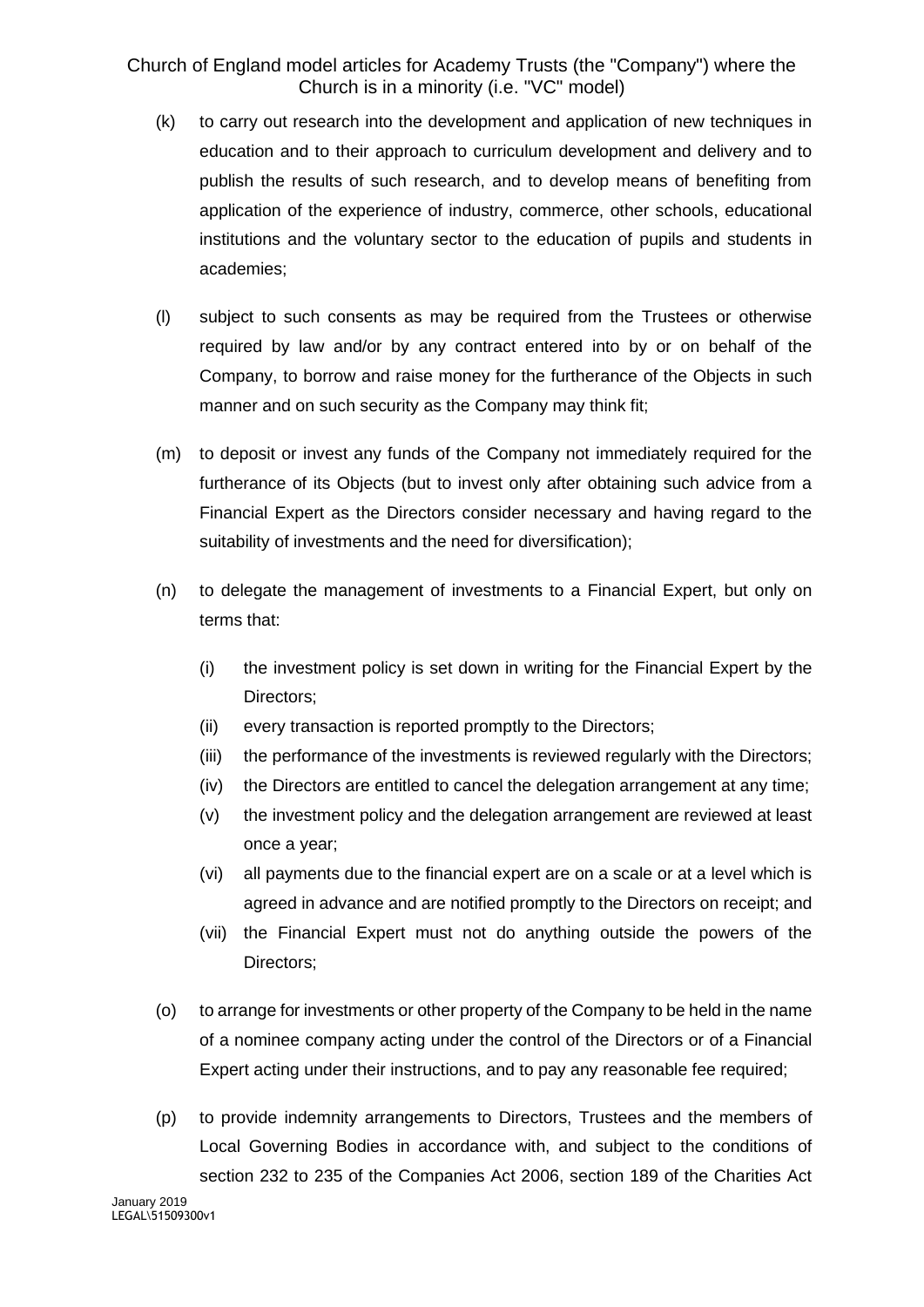> 2011 or any other provision of law applicable to charitable companies and any such indemnity is limited accordingly;

- (q) subject in respect of any use of their property to such consents as may be required from the Trustees and to any terms and conditions the Trustees may require to establish subsidiary companies to carry on any trade or business for the purpose of raising funds for the Company;
- (r) to discharge any liability necessarily incurred by the Trustees to further the purposes of the Company; and
- (s) to do all such other lawful things as are necessary for or are incidental to or conducive to the achievement of the Objects and appropriate to the religious character of anyAcademy including entering into any protocol, arrangement or agreement with the Diocesan Corporate Member in relation to the exercise of powers and discharge of functions under the Measure.

### **APPLICATION OF INCOME AND PROPERTY**

6.1 The income and property of the Company shall be applied solely towards the promotion of the Objects.

## **MEMBERS' BENEFITS AND CONFLICTS OF INTEREST**

- 6.2 None of the income or property of the Company may be paid or transferred directly or indirectly by way of dividend bonus or otherwise by way of profit to any member of the Company. Nonetheless a Member of the Company who is not also a Director may:
	- (a) benefit as a beneficiary of the Company;
	- (b) be paid reasonable and proper remuneration for any goods or services supplied to the Company;
	- (c) be paid rent for premises let by the Member of the Company if the amount of the rent and other terms of the letting are reasonable and proper; and
	- (d) be paid interest on money lent to the Company at a reasonable and proper rate, such rate not to exceed 2 per cent per annum below the base lending rate of a UK clearing bank selected by the Directors, or 0.5%, whichever is the higher.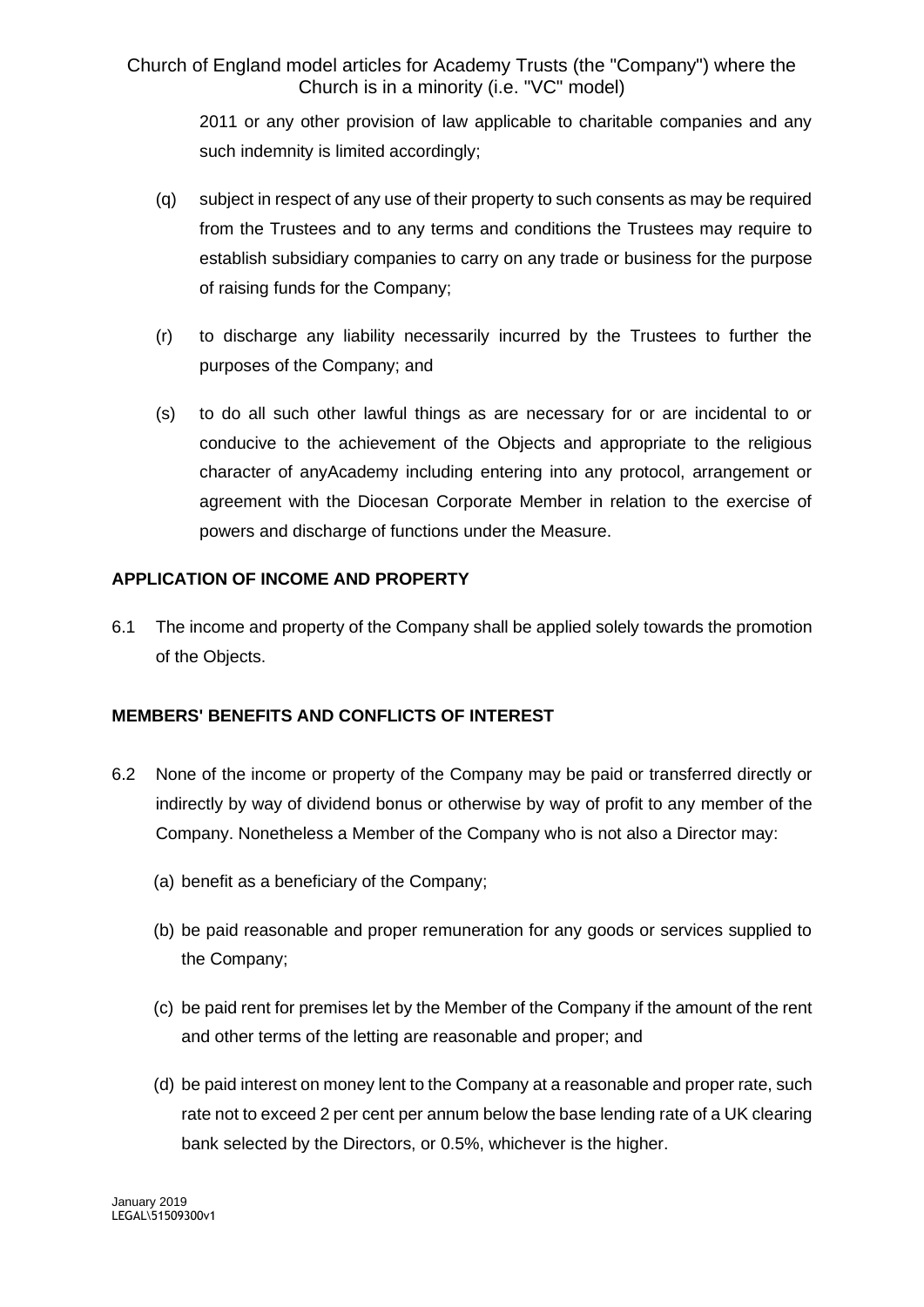- 6.2A The Directors may only rely upon the authority provided by Article 6.2 to allow a benefit to a Member if each of the following conditions is satisfied:
	- (a) the remuneration or other sums paid to the Member do not exceed an amount that is reasonable in all the circumstances; and
	- (b) the Directors are satisfied that it is in the interests of the Company to contract with that Member rather than with someone who is not a Member. In reaching that decision the Directors must balance the advantage of contracting with a Member against the disadvantages of doing so ; and
	- (c) the reason for their decision is recorded by the Directors in the minute book.

# **DIRECTORS' AND TRUSTEES' INDEMNITY**

- 6.3 A Director and a Trustee may benefit from any indemnity arrangement purchased at the Company's expense, or any arrangement so agreed with the Secretary of State to cover the liability of the Directors and the Trustees which by virtue of any rule of law would otherwise attach to them in respect of any negligence, default or breach of trust or breach of duty of which they may be guilty in relation to the Company or to any trust of any Academy site: provided that any such arrangement shall not extend to:
	- (i) any claim arising from any act or omission which Directors or Trustees (or any of them) knew to be a breach of trust (including a breach of any trust relating to any Academy site) or breach of duty or which was committed by the Directors or Trustees (or any of them) in reckless disregard to whether it was a breach of trust or breach of duty or not; and
	- (ii) the costs of any unsuccessful defence to a criminal prosecution brought against the Directors or Trustees (or any of them) in their capacity as directors of the Company or as Trustees of any Academy site.

Further, this Article does not authorise a Director or Trustee to benefit from any indemnity arrangements that would be rendered void by any provision of the Companies Act 2006, the Charities Act 2011 or any other provision of law.

## **DIRECTORS' BENEFITS AND CONFLICTS OF INTEREST**

6.4 A public company, which has shares listed on a recognised stock exchange and of which any one Director holds no more than 1% of the issued capital of that company, may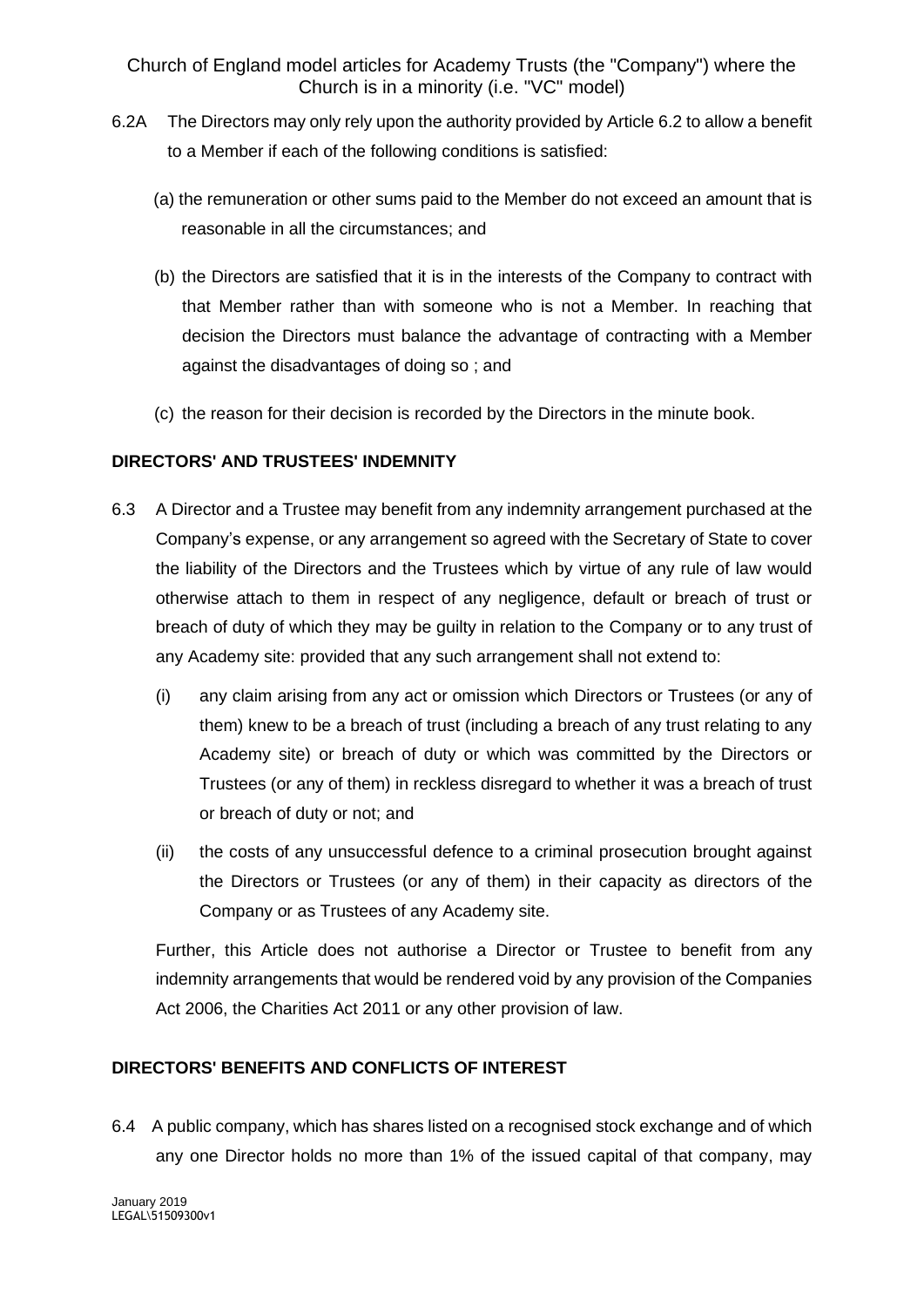receive fees, remuneration or other benefit in money or money's worth from the Company.

- 6.5 A Director may at the discretion of the Directors be reimbursed from the property of the Company for reasonable expenses properly incurred by him or her when acting on behalf of the Company, but excluding expenses in connection with foreign travel.
- 6.6 No Director may:
	- (a) buy any goods or services from the Company;
	- (b) sell goods, services, or any interest in land to the Company;
	- (c) be employed by, or receive any remuneration from the Company (other than the Chief Executive Officer (to the extent that he is a Director) whose employment and/or remuneration is subject to the procedure and conditions in Article 6.8) ; or
	- (d) receive any other financial benefit from the Company: unless:
		- (i) the payment is permitted by Article 6.7 and the Directors follow the procedure and observe the conditions set out in Article 6.8; or
		- (ii) the Directors obtain the prior written approval of the Charity Commission and fully comply with any procedures it prescribes.
- 6.7 Subject to Article 6.8, a Director may:
	- (a) receive a benefit from the Company in the capacity of a beneficiary of the Company;
	- (b) be employed by the Company or enter into a contract for the supply of goods or services to the Company, other than for acting as a Director;
	- (c) receive interest on money lent to the Company at a reasonable and proper rate not exceeding 2% per annum below the base rate of a clearing bank to be selected by the Directors, or 0.5%, whichever is the higher; and
	- (d) receive rent for premises let by the Director to the Company if the amount of the rent and the other terms of the lease are reasonable and proper.

January 2019 LEGAL\51509300v1 6.8 The Company and its Directors may only rely upon the authority provided by Article 6.7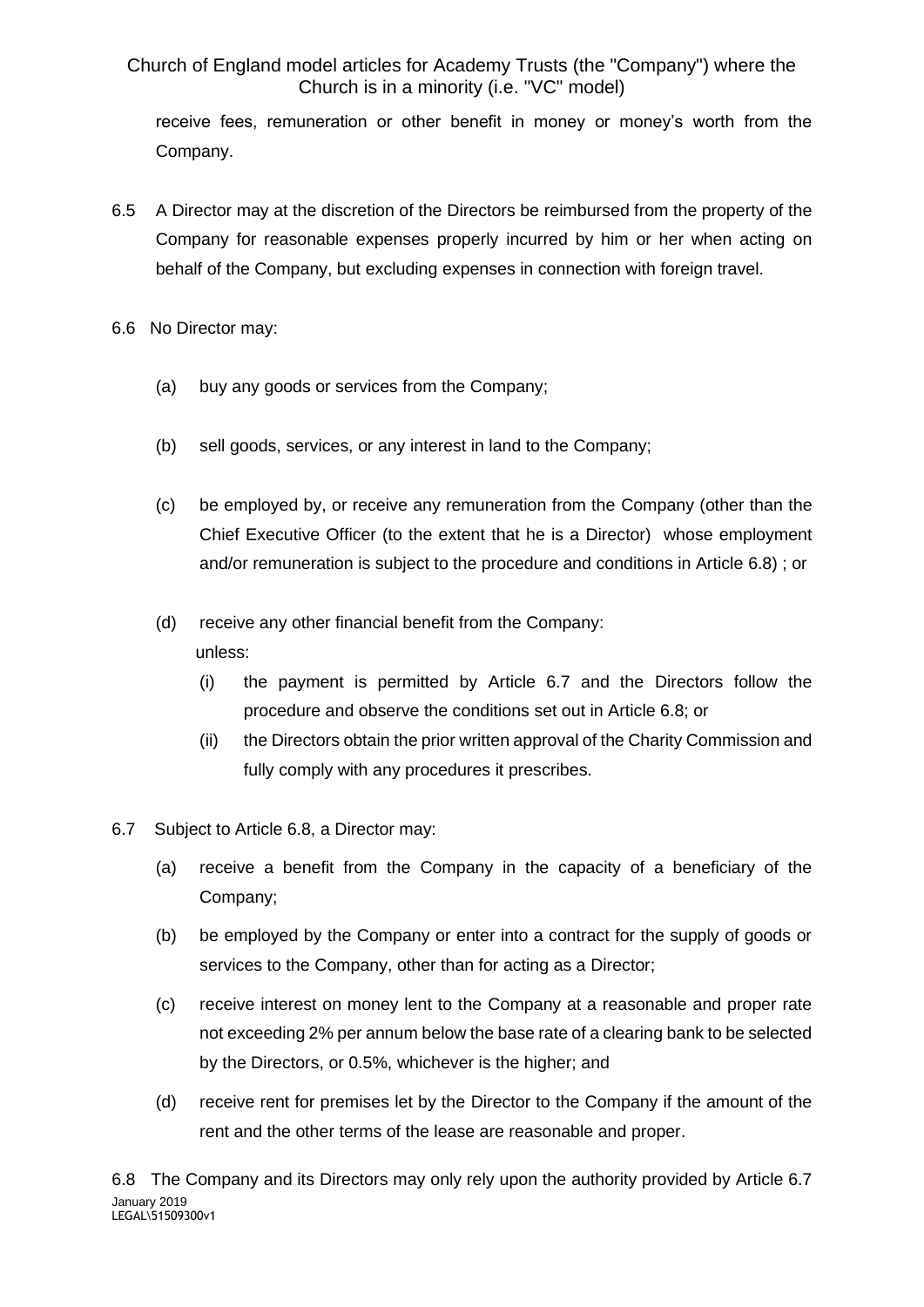if each of the following conditions is satisfied:

- (a) the remuneration or other sums paid to the Director do not exceed an amount that is reasonable in all the circumstances; and
- (b) the Director is absent from the part of any meeting at which there is discussion of:
	- (i) his or her employment, remuneration, or any matter concerning the contract, payment or benefit; or
	- (ii) his or her performance in the employment, or his or her performance of the contract; or
	- (iii) any proposal to enter into any other contract or arrangement with him or her or to confer any benefit upon him or her that would be permitted under Article 6.7; or
	- (iv) any other matter relating to a payment or the conferring of any benefit permitted by Article 6.7; and
- (c) the Director does not vote on any such matter and is not to be counted when calculating whether a quorum of Directors is present at the meeting; and
- (d) in relation to proposed contracts for employment or services (except, where the Chief Executive Officeris a Director, the principal employment contract or contract for services under which he is employed or engaged by the Company), the other Directors are satisfied that it is in the interests of the Company to employ or to contract with that Director rather than with someone who is not a Director. In reaching that decision the Directors must balance the advantage of employing a Director against the disadvantages of doing so (especially the loss of the Director's services as a result of dealing with the Director's conflict of interest); and
- (e) the reason for their decision is recorded by the Directors in the minute book; and
- (f) a majority of the Directors then in office have received no such payments or benefit.
- 6.8A The provision in Article 6.6(c) that no Director may be employed by or receive any remuneration from the Company (other than the Chief Executive Officer to the extent he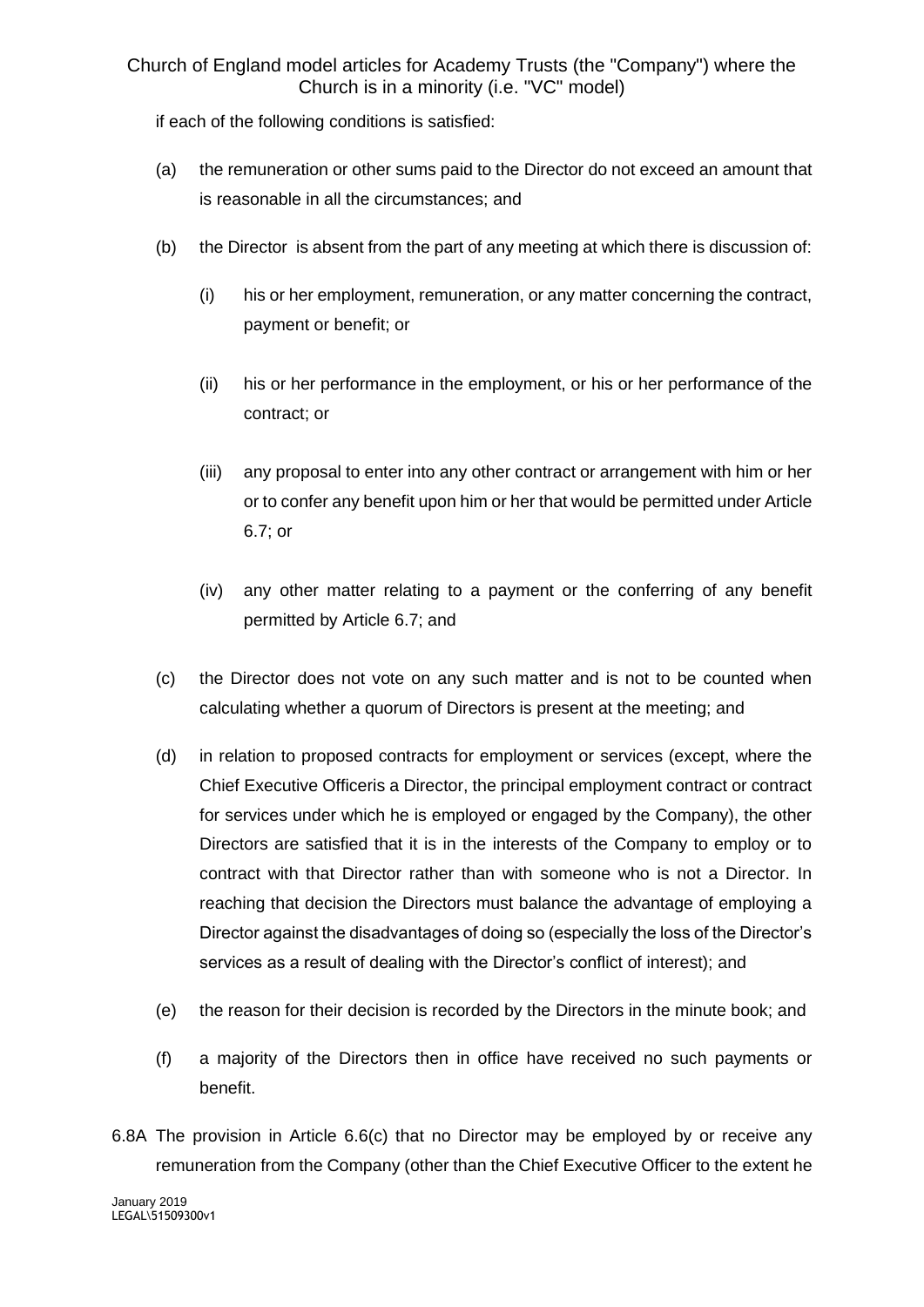is a Director) does not apply to an employee of the Company who is subsequently elected or appointed as a Director save that this Article shall only allow such a Director to receive remuneration or benefit from the Company in his capacity as an employee of the Company and provided that the procedure as set out in Articles 6.8(b) and 6.8 (c) is followed.

6.9 In Articles 6.2 - 6.9:

- (a) "company" shall include any company in which the Company:
	- holds more than 50% of the shares; or
	- controls more than 50% of the voting rights attached to the shares; or
	- has the right to appoint one or more directors to the board of the company;
- (b) "Director" shall include any child, stepchild, parent, grandchild, grandparent, brother, sister or spouse of the Director or any person living with the Director as his or her partner; and
- (c) the employment or remuneration of a Director includes the engagement or remuneration of any firm or company in which the Director is:
	- (i) a partner;
	- (ii) an employee;
	- (iii) a consultant;
	- (iv) a director;
	- (v) a member; or
	- (vi) a shareholder, unless the shares of the company are listed on a recognised stock exchange and the Director holds less than 1% of the issued capital.

#### **LIMITED LIABILITY OF MEMBERS**

7. The liability of the Members of the Company is limited.

## **DISSOLUTION AND WINDING UP**

8. Every Member of the Company undertakes to contribute such amount as may be required (not exceeding £10) to the Company's assets if it should be wound up while he is a Member or within one year after he ceases to be a Member, for payment of the Company's debts and liabilities before he ceases to be a Member, and of the costs,

January 2019 LEGAL\51509300v1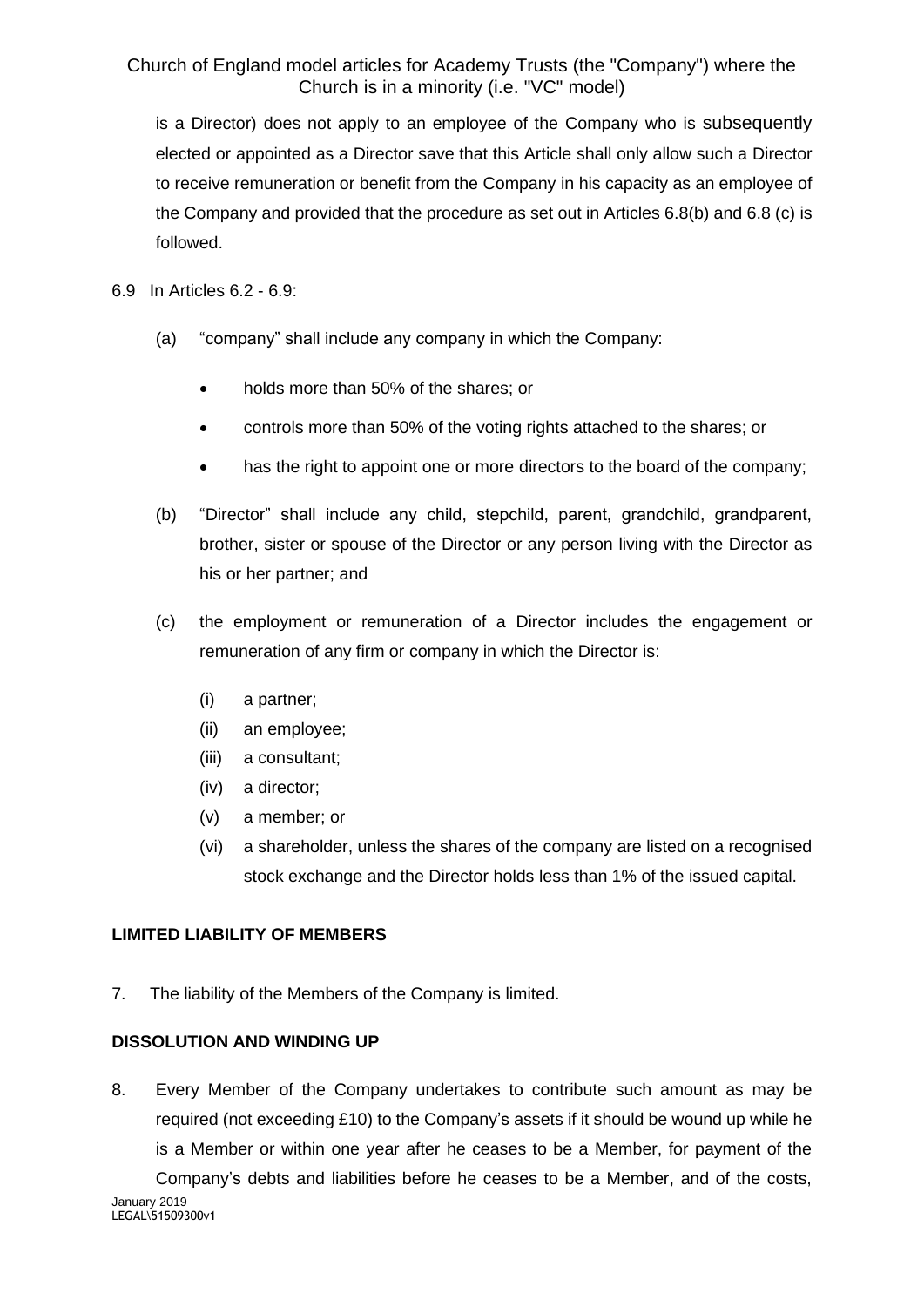charges and expenses of winding up, and for the adjustment of the rights of the contributories among themselves.

9. If the Company is wound up or dissolved and after all its debts and liabilities (including any under section 2 of the Academies Act 2010) have been satisfied there remains any property it shall not be paid to or distributed among the Members of the Company (except for a Member which is itself a charity fulfilling the criteria set out below), but shall be given or transferred to some other charity or charities having objects similar to the Objects which prohibits the distribution of its or their income and property to an extent at least as great as is imposed on the Company by Article 6 above, chosen by the Members of the Company at or before the time of dissolution and if that cannot be done then to some other charitable object.

## **AMENDMENTS TO MEMORANDUM AND ARTICLES**

- 10. No alteration or addition shall be made to or in the provisions of the Memorandum and/or Articles without the written consent of the Diocesan Corporate Member. No alteration or addition to these Articles which would or is likely to affect the governance or Church of England ethos of any Church Academy shall be made without the written consent of the Trustees of the relevant Church Academy or Academies.
- 11. No alteration or addition shall be made to or in the provisions of the Articles which would have the effect (a) that the Company would cease to be a company to which section 60 of the Companies Act 2006 applies; or (b) that the Company would cease to be a charity; or (c) that it might weaken the maintenance of the ethos (whether Church of England or otherwise)] at the Academies.

#### **MEMBERS**

- 12. The Members of the Company shall comprise:
	- (a) members of the Academy Trust on the date of the adoption of these Articles;
	- (b) the Diocesan Corporate Member;
	- (c) any person appointed under Article 15A,

provided that at any time the minimum number of Members shall not be less than three.

12A. An employee of the Company cannot be a Member of the Company.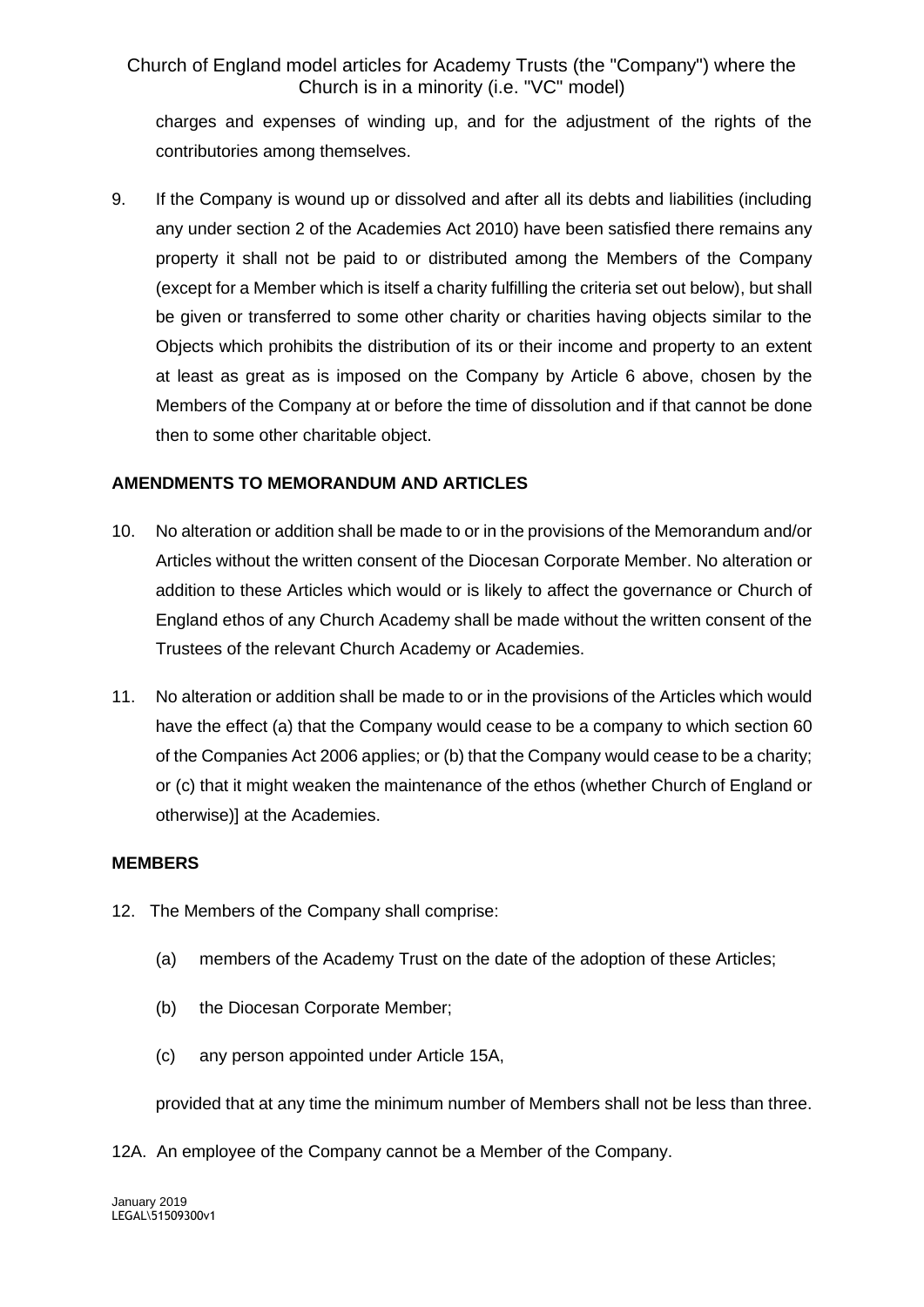- 13. Each person entitled to appoint Members in Article 12 shall have the right from time to time by written notice delivered to the Office to remove any Member appointed by them and to appoint a replacement Member to fill a vacancy whether resulting from such removal or otherwise.
- 14. If any of the persons entitled to appoint Members in Article 12:
	- (a) in the case of an individual, die or become legally incapacitated;
	- (b) in the case of a corporate entity, cease to exist and are not replaced by a successor institution;
	- (c) becomes insolvent or makes any arrangement or composition with their creditors generally; or
	- (d) ceases to themselves be a Member,

their right to appoint Members under these Articles shall vest in the remaining Members.

- 15. Membership will terminate automatically if:
	- (a) a Member (which is a corporate entity) ceases to exist and is not replaced by a successor institution;
	- (b) a Member (who is an individual) dies or becomes incapable by reason of illness or injury of managing and administering his or her own affairs; or
	- (c) a Member becomes insolvent or makes any arrangement or composition with that Member's creditors generally.
- 15A. The Members with the written consent of the Diocesan Corporate Member may agree by passing a special resolution to appoint such additional Members as they think fit.
- 16. In addition to their rights under to Article 13 and subject to the requirements of the Relevant Funding Agreement, the Members with the written consent of the Diocesan Corporate Member may agree by passing a special resolution to remove any such additional Members appointed under Article 15A. The Member whose proposed removal is the subject of the resolution shall not be entitled to vote on that resolution.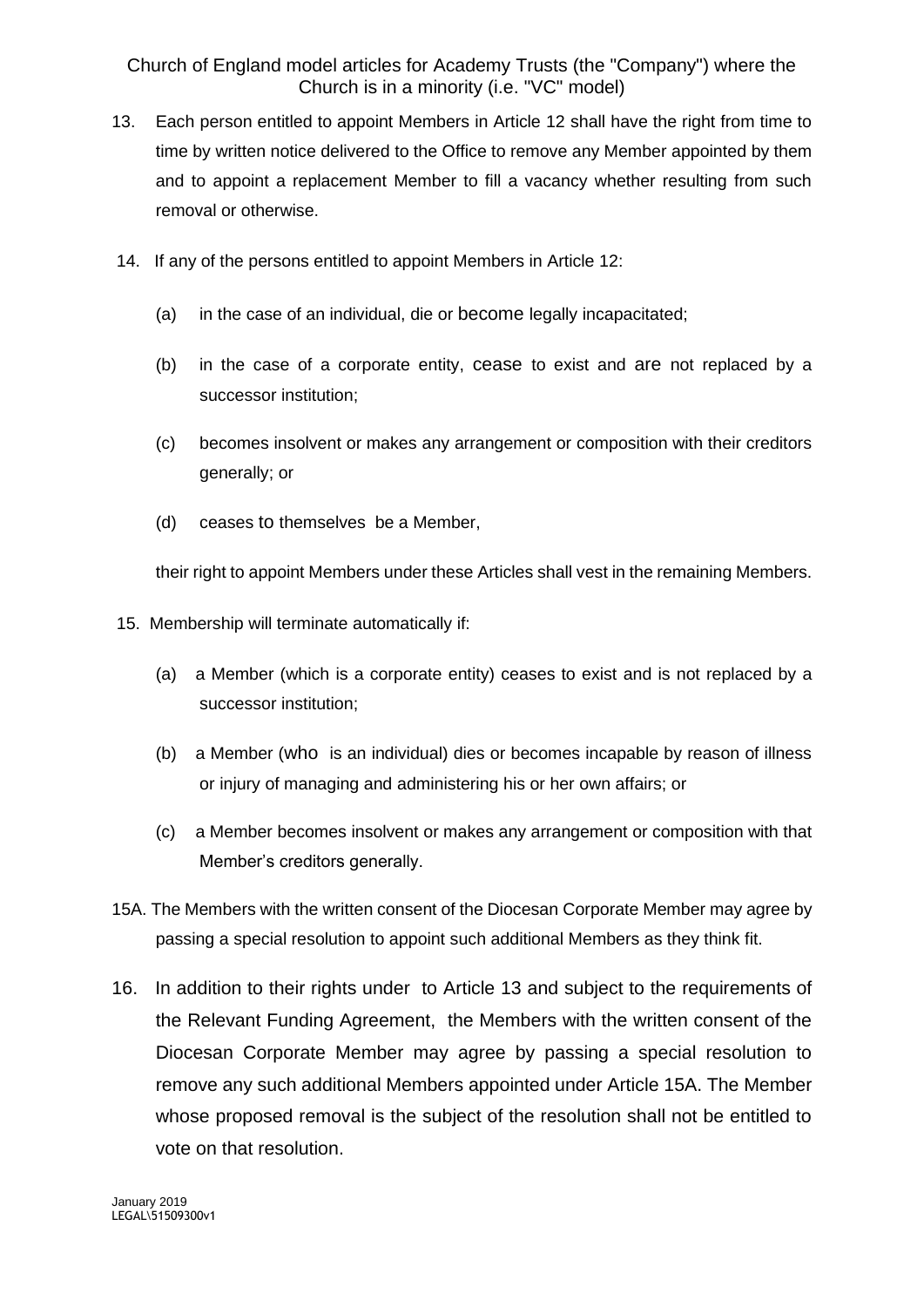- 16A. Upon the resignation or removal of any member (including a signatory to the Memorandum) other than the Diocesan Corporate Member the Members shall appoint by majority a replacement Member if required to ensure that the number of Members appointed to represent the interests of the Church of England shall not exceed 25% of the total number of Members.
- 16B. If the number of Members appointed to represent the interests of the Church of England is less than 25% of the total number of Members the Diocesan Corporate Member may appoint additional Members provided that the total proportion of Members appointed to represent the interests of the Church of England does not exceed 25% of the total number of Members.
- 16C. In exercising their rights under these Articles and the Companies Act 2006, the Members shall not do any thing or take any action which would cause the Company to contravene its Objects.
- 17. Every person nominated to be a Member of the Company shall sign a written consent to become a Member or sign the register of Members on becoming a Member.
- 18. Any individual (but not corporate) Member may resign provided that after such resignation the number of Members is not less than three. A Member shall cease to be one immediately on the receipt by the Company of a notice in writing signed by the person or persons entitled to remove him under Articles 13 or 16 provided that no such notice shall take effect when the number of Members is less than three unless it contains or is accompanied by the appointment of a replacement Member.
- 18A. The Diocesan Corporate Member is not precluded by its membership of the Company from taking any action or exercising any function it has as Diocesan Board of Education under the Measure.

## **MEMBERS' MEETINGS: ANNUAL GENERAL MEETINGS AND GENERAL MEETINGS**

19. The Company shall hold an Annual General Meeting each Academy Financial year in addition to any other meetings in that year, and shall specify the meeting as such in the notices calling it; and not more than fifteen months shall elapse between the date of one Annual General Meeting of the Company and that of the next. Provided that so long as the Company holds its first Annual General Meeting within eighteen months of its incorporation, it need not hold it in the year of its incorporation or in the following year. The Annual General Meeting shall be held at such time and place as the Directors shall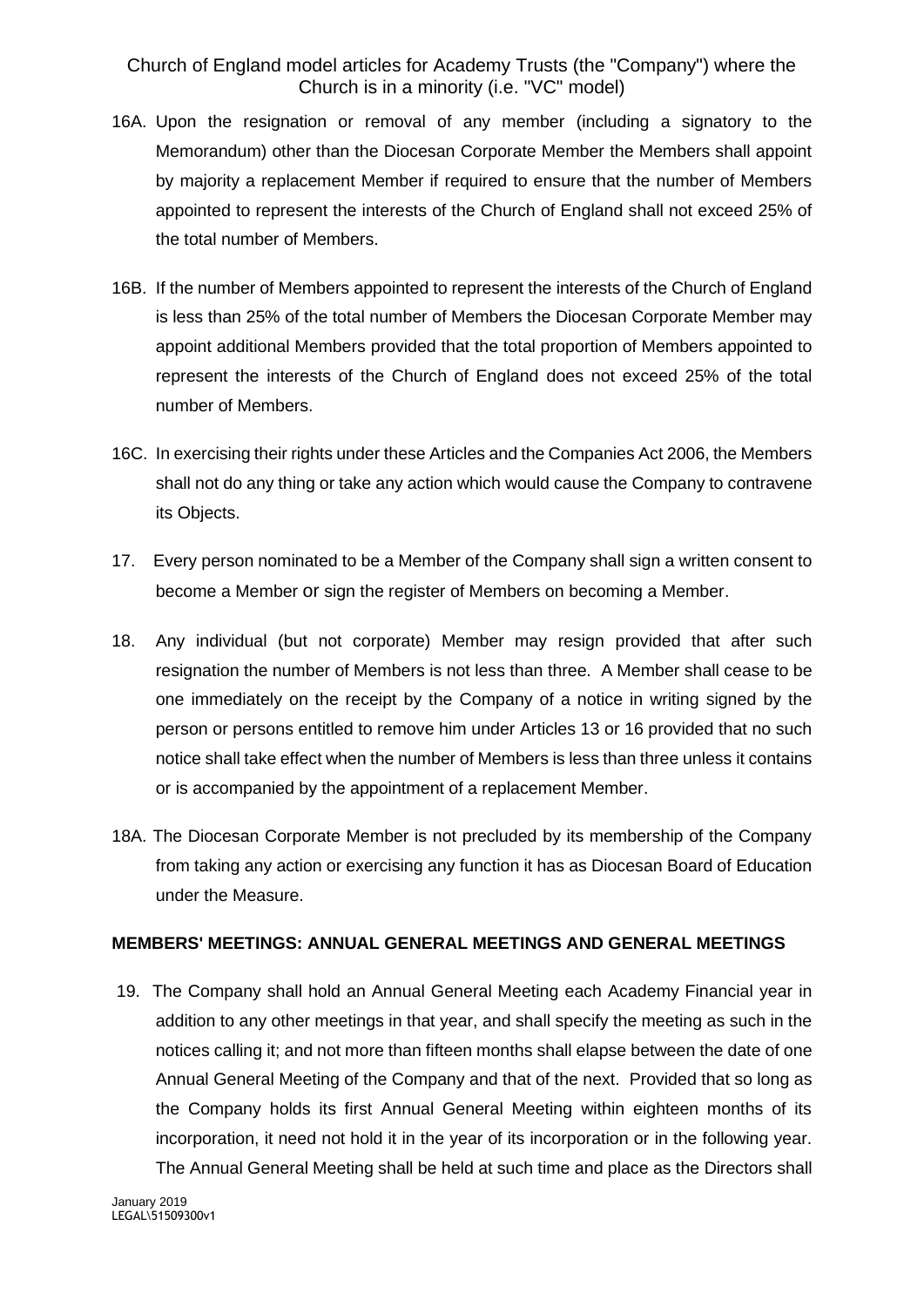appoint. All meetings of the Members other than Annual General Meetings shall be called General Meetings

20. The Directors may call General Meetings and, on the requisition of Members pursuant to the provisions of the Companies Act 2006, shall forthwith proceed to convene a General Meeting in accordance with that Act. If there are not within the United Kingdom sufficient Directors to call a General Meeting, any Director or any Member of the Company may call a General Meeting.

## **NOTICE OF GENERAL MEETINGS**

- 21. General Meetings shall be called by at least fourteen clear days' notice but a General Meeting may be called by shorter notice if it is so agreed by a majority in number of Members having a right to attend and vote and together representing not less than 90% of the total voting rights at that meeting.
- 21A. The notice shall specify the time and place of the meeting and the general nature of the business to be transacted and, in the case of an Annual General Meeting, shall specify the meeting as such. The notice shall also state that the Member is entitled to appoint a proxy. The notice shall be given to all the Members, all Directors and the auditors.
- 22. The accidental omission to give notice of a meeting to, or the non-receipt of notice of a meeting by, any person entitled to receive notice shall not invalidate the proceedings at that meeting.

#### **PROCEEDINGS AT GENERAL MEETINGS**

- 23. No business shall be transacted at any meeting unless a quorum is present. A Member counts towards the quorum by being present either in person or by proxy. Two persons entitled to vote upon the business to be transacted, each being a Member or a proxy of a Member or a duly authorised representative of a corporate Member shall constitute a quorum.
- 24. If a quorum is not present within half an hour from the time appointed for the meeting, or if during a meeting a quorum ceases to be present, the meeting shall stand adjourned to the same day in the next week at the same time and place or to such time and place as the Directors may determine.
- January 2019 LEGAL\51509300v1 25. The Members present and entitled to vote at the meeting shall elect by ordinary resolution one of their number to be the chairman of the General Meeting, and such election shall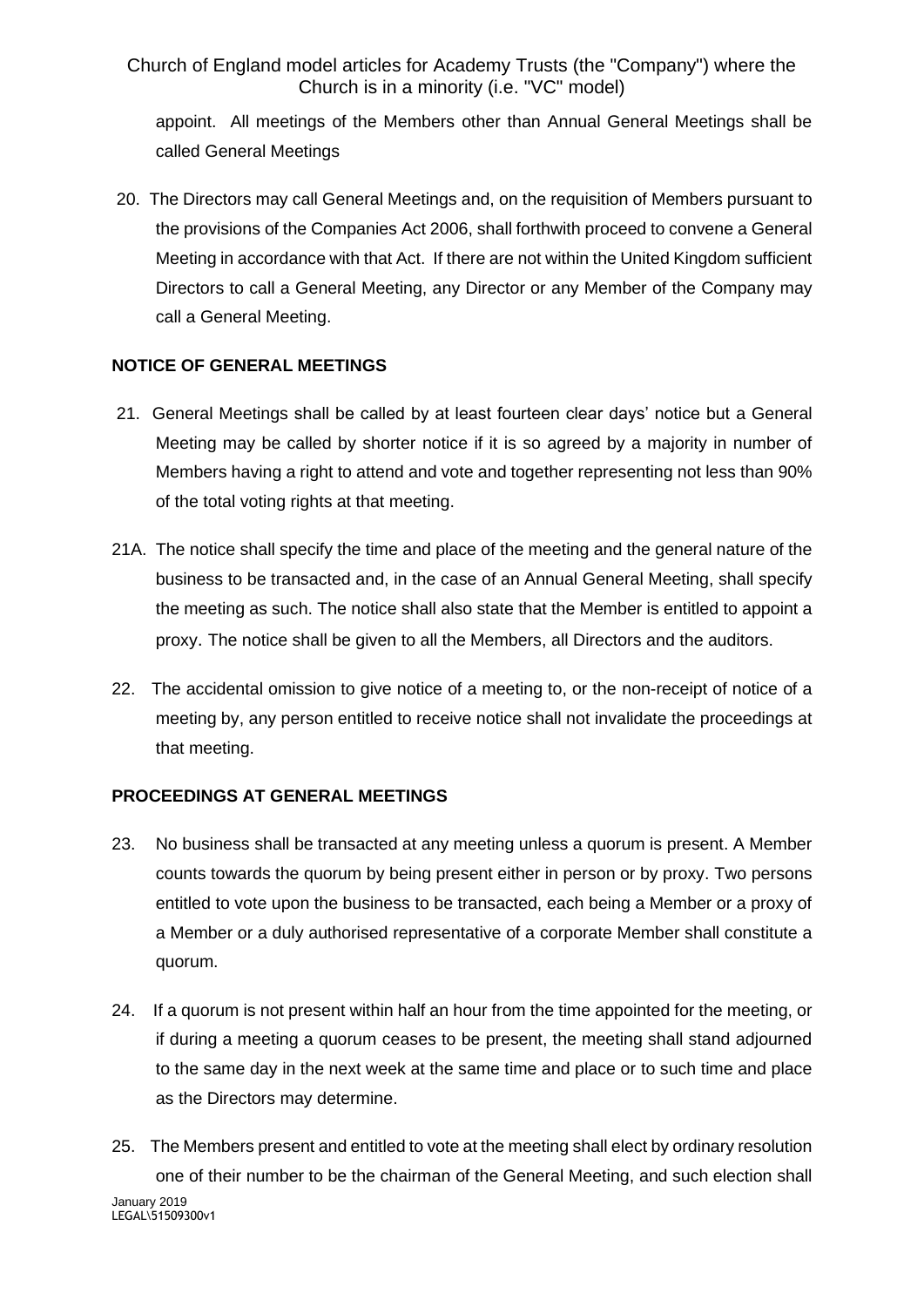be binding on all Members and Directors present at the meeting.

### 26. Not used.

- 27. A Director shall, notwithstanding that he is not a Member, be entitled to attend and speak at any General Meeting .
- 28. The chairman may, with the consent of a majority of the Members at a meeting at which a quorum is present (and shall if so directed by the meeting), adjourn the meeting from time to time and from place to place, but no business shall be transacted at any adjourned meeting other than the business which might properly have been transacted at the meeting had the adjournment not taken place. When a meeting is adjourned for fourteen days or more, at least seven clear days' notice shall be given specifying the time, date and place of the adjourned meeting and the general nature of the business to be transacted. Otherwise it shall not be necessary to give any such notice.
- 29. A resolution put to the vote of the meeting shall be decided on a show of hands unless before, or on the declaration of the result of the show of hands, a poll is duly demanded. Subject to the provisions of the Companies Act 2006, a poll may be demanded:
	- (a) by the chairman; or
	- (b) by at least two Members having the right to vote at the meeting; or,
	- (c) by a Member or Members representing not less than one-tenth of the total voting rights of all the Members having the right to vote at the meeting.
- 30. Unless a poll is duly demanded a declaration by the chairman that a resolution has been carried or carried unanimously, or by a particular majority, or lost, or not carried by a particular majority and an entry to that effect in the minutes of the meeting shall be conclusive evidence of the fact without proof of the number or proportion of the votes recorded in favour of or against such resolution.
- 31. The demand for a poll may be withdrawn, before the poll is taken, but only with the consent of the chairman. The withdrawal of a demand for a poll shall not invalidate the result of a show of hands declared before the demand for the poll was made.
- 32. A poll shall be taken as the chairman directs and he may appoint scrutineers (who need not be Members) and fix a time, date and place for declaring the results. The result of the poll shall be deemed to be the resolution of the meeting at which the poll was demanded.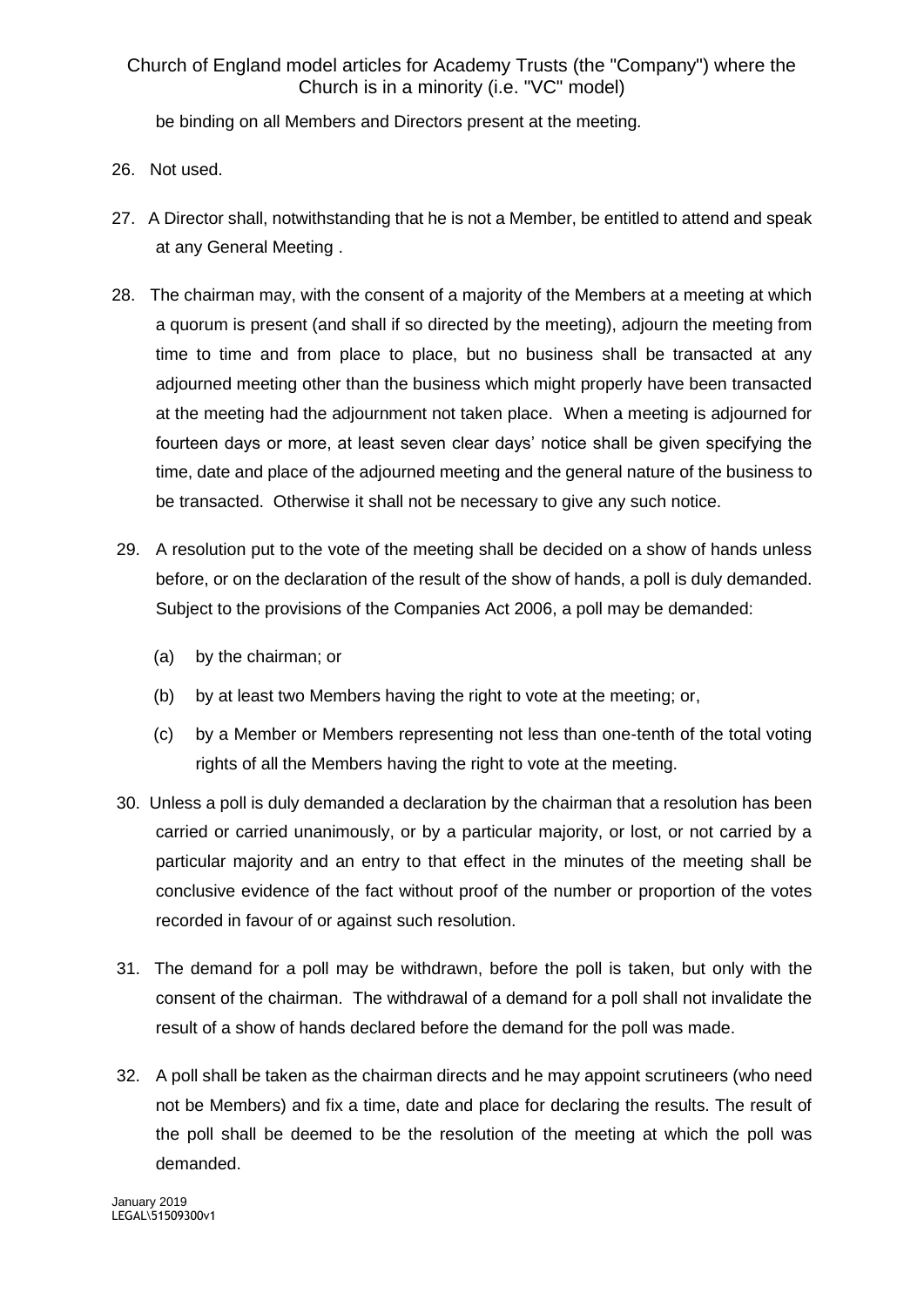- 33. A poll demanded on the election of the chairman or on a question of adjournment shall be taken immediately. A poll demanded on any other question shall be taken either immediately or at such time, date and place as the chairman directs not being more than thirty days after the poll is demanded. The demand for a poll shall not prevent continuance of a meeting for the transaction of any business other than the question on which the poll is demanded. If a poll is demanded before the declaration of the result of a show of hands and the demand is duly withdrawn, the meeting shall continue as if the demand had not been made.
- 34. No notice need be given of a poll not taken immediately if the time, date and place at which it is to be taken are announced at the meeting at which it is demanded. In other cases at least seven clear days' notice shall be given specifying the time, date and place at which the poll is to be taken.
- 35. A resolution in writing agreed by such number of members as required if it had been proposed at a General Meeting shall be as effectual as if it had been passed at a General Meeting duly convened and held provided that a copy of the proposed resolution has been sent to every Member. The resolution may consist of several instruments in the like form each agreed by one or more Members.

#### **VOTES OF MEMBERS**

- 36. On the show of hands every Member present in person shall have one vote. On a poll every Member present in person or by proxy shall have one vote.
- 37. Not used.
- 38. No Member shall be entitled to vote at any General Meeting unless all moneys then payable by him to the Company have been paid.
- 39. No objections shall be raised to the qualification of any person to vote at any General Meeting except at the meeting or adjourned meeting at which the vote objected to is tendered, and every vote not disallowed at the meeting shall be valid. Any objection made in due time shall be referred to the chairman whose decision shall be final and conclusive.
- 40. An instrument appointing a proxy shall be in writing, signed by or on behalf of the appointer and shall be in the following form (or in a form as near thereto as circumstances allow or in any other form which is usual or which the Directors may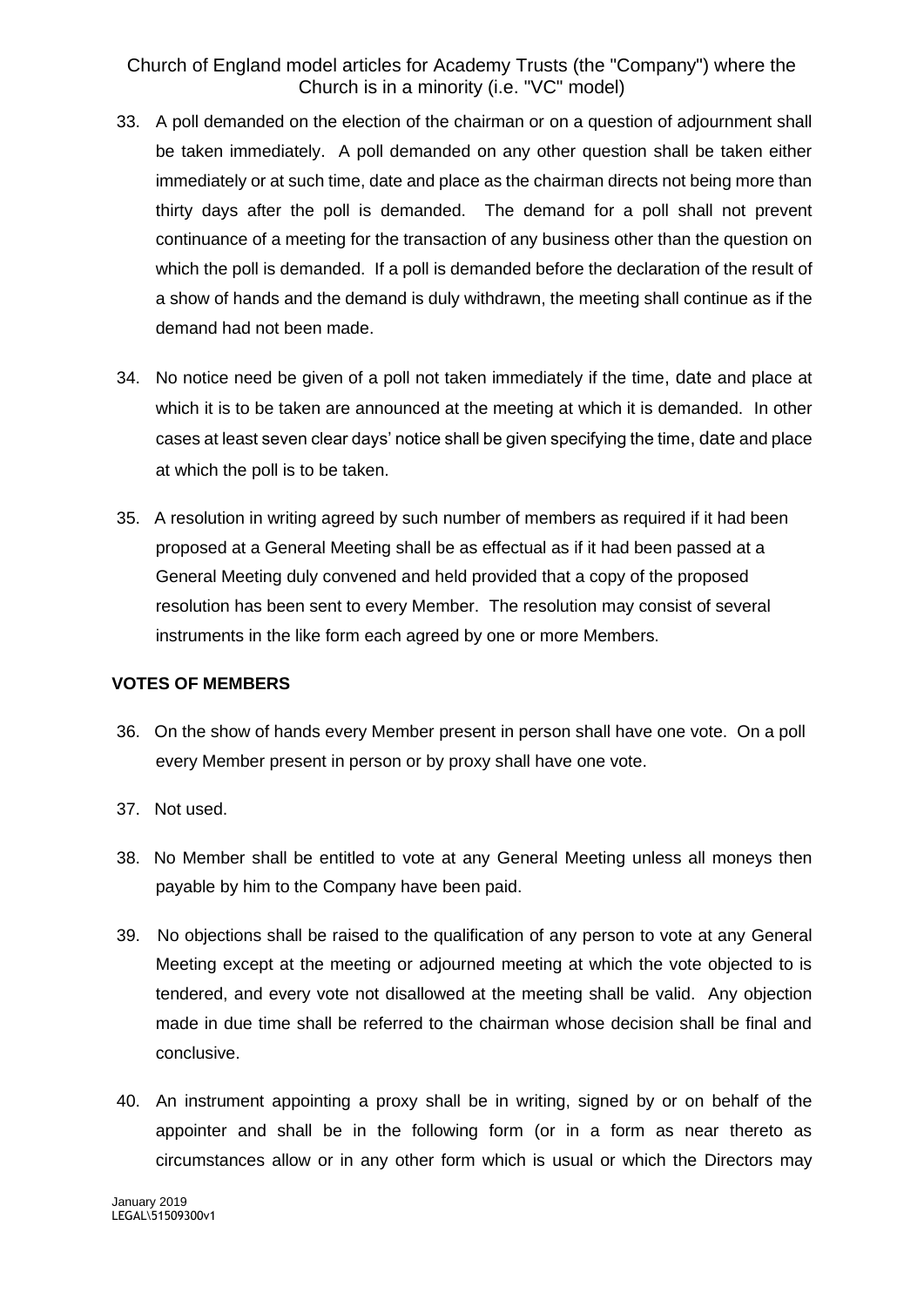approve) -

"I/We, …….., of ………, being a Member/Members of the above named Company, hereby appoint …… of ……, or in his absence, ……. of ……, as my/our proxy to attend, speak and vote in my/our name[s] and on my/our behalf at the Annual General Meeting/ General Meeting of the Company to be held on …..20[ ], and at any adjournment thereof.

Signed on ….. 20[ ]"

41. Where it is desired to afford Members an opportunity of instructing the proxy how he shall act the instrument appointing a proxy shall be in the following form (or in a form as near thereto as circumstances allow or in any other form which is usual or which the Directors may approve) -

> "I/We, ……., of ……., being a Member/Members of the above-named Company, hereby appoint …. of ……., or in his absence, ….. of ……, as my/our proxy to attend, speak and vote in my/our name[s] and on my/our behalf at the Annual General Meeting/ General Meeting of the Company, to be held on …. 20[ ], and at any adjournment thereof.

This form is to be used in respect of the resolutions mentioned below as follows:

Resolution No. 1 \*for \* against

Resolution No. 2 \*for \* against.

\* Strike out whichever is not desired.

Unless otherwise instructed, the proxy may vote as he thinks fit or abstain from voting,

Signed on …. 20[ ]"

- 42. The instrument appointing a proxy and any authority under which it is signed or a copy of such authority certified by a notary or in some other way approved by the Members may:
	- (a) be deposited at the office or at such other place within the United Kingdom as is specified in the notice convening the meeting or in any instrument of proxy sent out by the Company in relation to the meeting not less than 48 hours before the time for holding the meeting or adjourned meeting at which the person named in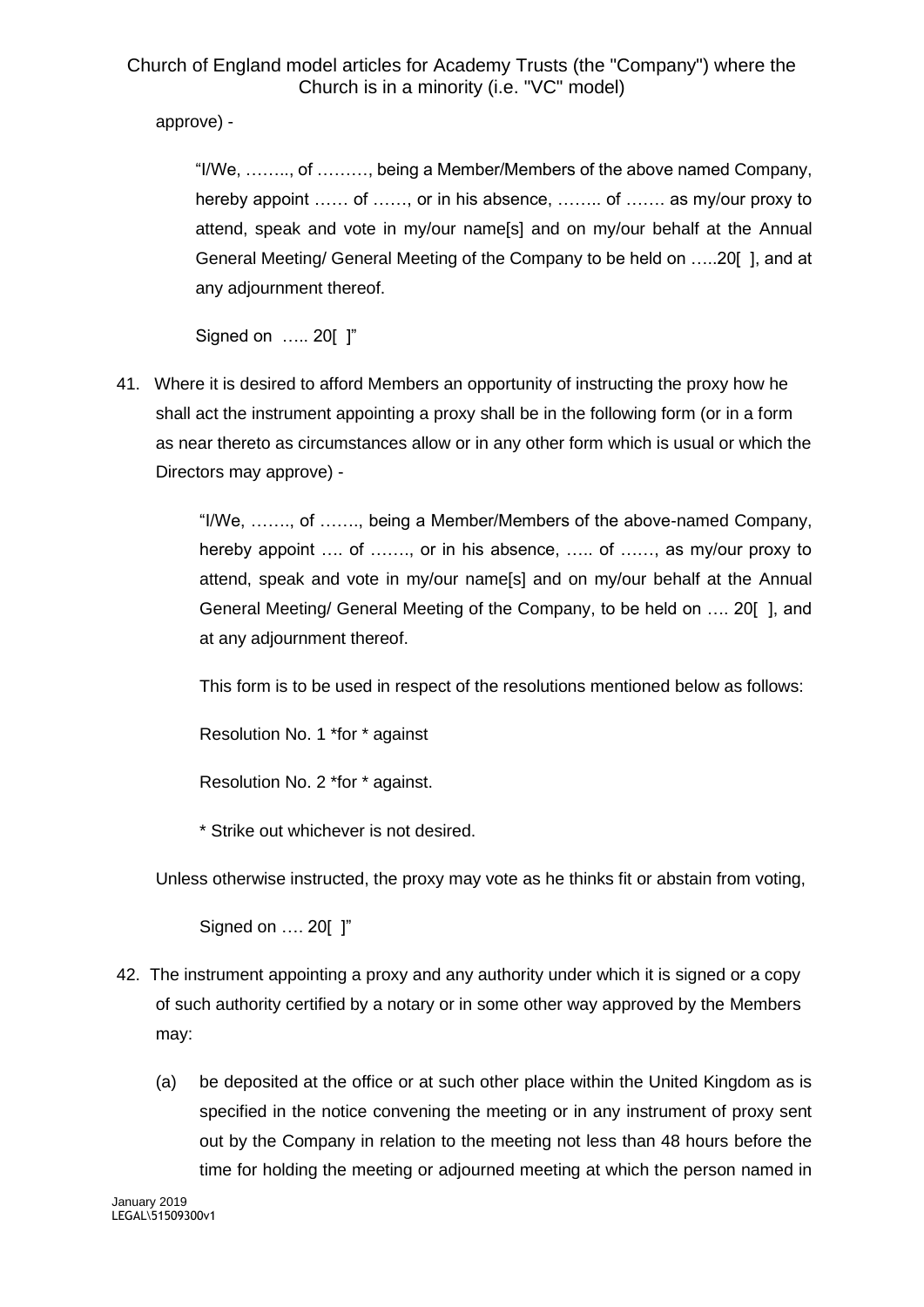the instrument proposes to vote, or

- (b) in the case of a poll taken more than 48 hours after it is demanded, be deposited as aforesaid after the poll has been demanded and not less than 24 hours before the time appointed for the taking of the poll; or
- (c) where the poll is not taken forthwith but is taken not more than 48 hours after it was demanded, be delivered at the meeting at which the poll was demanded to the chairman or to the Clerk or to any Director,

and an instrument of proxy which is not deposited or delivered in a manner so permitted shall be invalid.

- 43. A vote given or poll demanded by proxy or by the duly authorised representative of a corporation shall be valid notwithstanding the previous determination of the authority of the person voting or demanding a poll unless notice of the determination was received by the Company at the office or at such other place at which the instrument of proxy was duly deposited before the commencement of the meeting or adjourned meeting at which the vote given or the poll demanded or (or in the case of a poll taken otherwise than on the same day as the meeting or adjourned meeting) the time appointed for taking the poll.
- 44. Any organisation which is a Member of the Company may by resolution of its board of directors or other governing body authorise such person as it thinks fit to act as its representative at any meeting of the Company, and the person so authorised shall be entitled to exercise the same powers on behalf of the organisation which he represents as that organisation could exercise if it were an individual Member of the Company.

## **DIRECTORS**

- 45. The number of Directors shall be not less than five, but (unless otherwise determined by ordinary resolution) shall not be subject to any maximum.
- 45A. All Directors upon their appointment or election and before exercising any duties as a Director shall give a written undertaking to the Trustees and the Diocesan Corporate Member to uphold the Objects of the Company.
	- 46. Subject to Articles 48-49 and 53, the Company shall have the following Directors:
		- (a) No fewer than five Directors, appointed under Articles 50 and 50A combined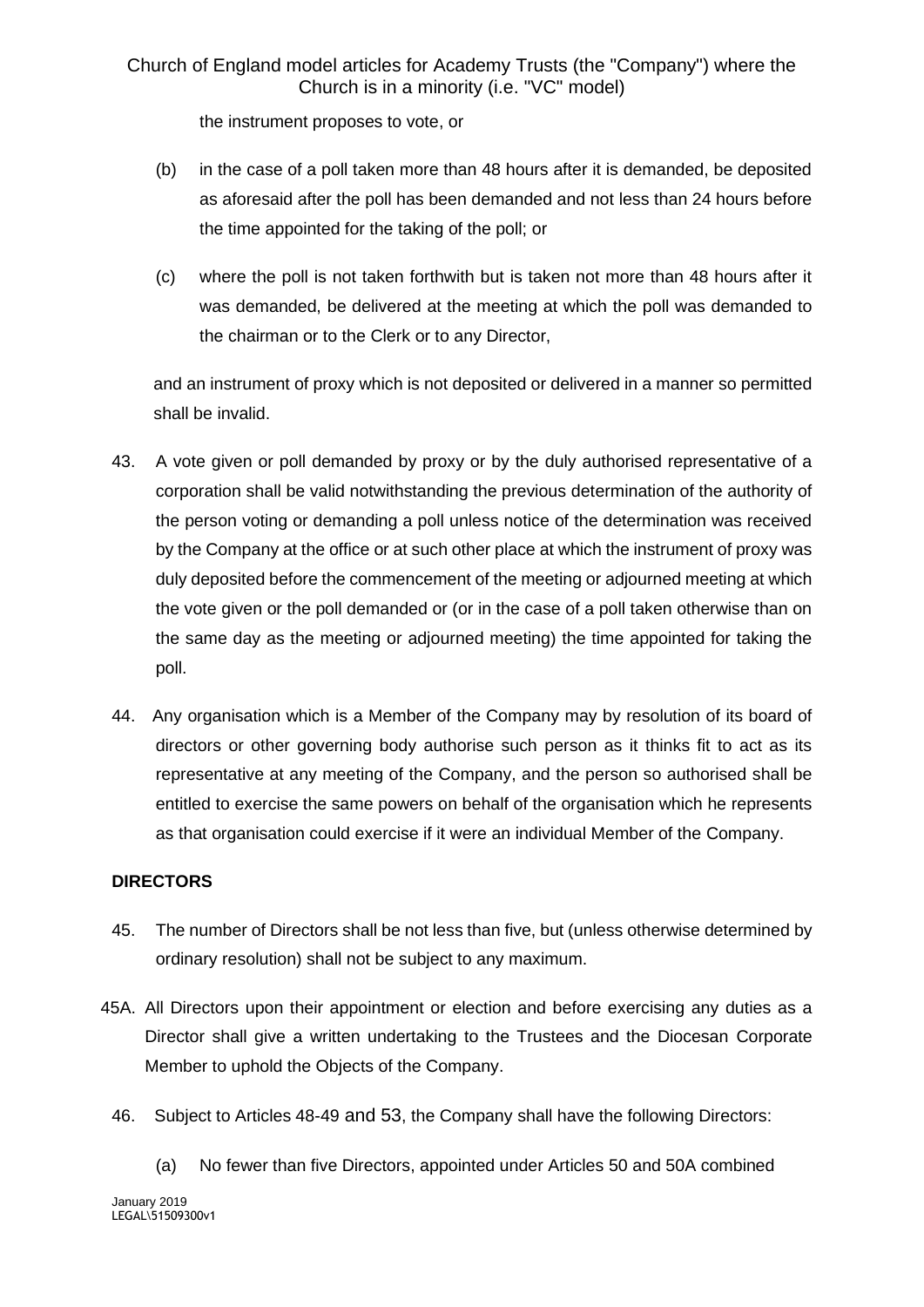- (b) A minimum of 2 Parent Directors elected or appointed under Articles 53-56 in the event that no Local Governing Bodies are established under Article 100(a) or if no provision is made, or is planned, for at least 2 Parent Local Governors on each established Local Governing Body pursuant to Article 101A..
- 47. The Company may also have any Co-opted Director appointed under Article 58.
- 48. The first Directors shall be those persons named in the statement delivered pursuant to sections 9 and 12 of the Companies Act 2006.
- 49. Future Directors shall be appointed or elected, as the case may be, under these Articles. Where it is not possible for such a Director to be appointed or elected due to the fact that an Academy has not yet been established, then the relevant Article or part thereof shall not apply.

### **APPOINTMENT OF DIRECTORS**

- 50. The Members shall appoint by ordinary resolution a minimum of three Directors.
- 50A. The Diocesan Corporate Member shall appoint at least two (and in its absolute discretion may appoint more than two) Directors provided that where the Academies comprise only schools that had been Community Schools and Voluntary Controlled schools as defined by the Education Acts the total number of Directors appointed under this Article shall not exceed 25% of the total number of Directors.
- 50B. The total number of Directors including the Chief Executive Officer if they so choose to act as Director under Article 57 who are employees of the Company shall not exceed one third of the total number of Directors.
- 50C. In any circumstances where the Secretary of State is entitled to serve a warning notice under the Relevant Funding Agreement or in the opinion of the Diocesan Corporate Member the standards or the ethos of any Church of England Academy have fallen unacceptably low then the Diocesan Corporate Member may stipulate that one or more additional Directors nominated by it shall be appointed to the board of the Company and may take the number of church directors above 25%.
- 50D. Where the relevant Church of England Academy has improved and is no longer eligible for a warning notice or is no longer ineffective following an inspection under s48 of the Education Act 2005, the Company may remove the additional directors appointed under Article 50C having first consulted the Diocesan Corporate Member.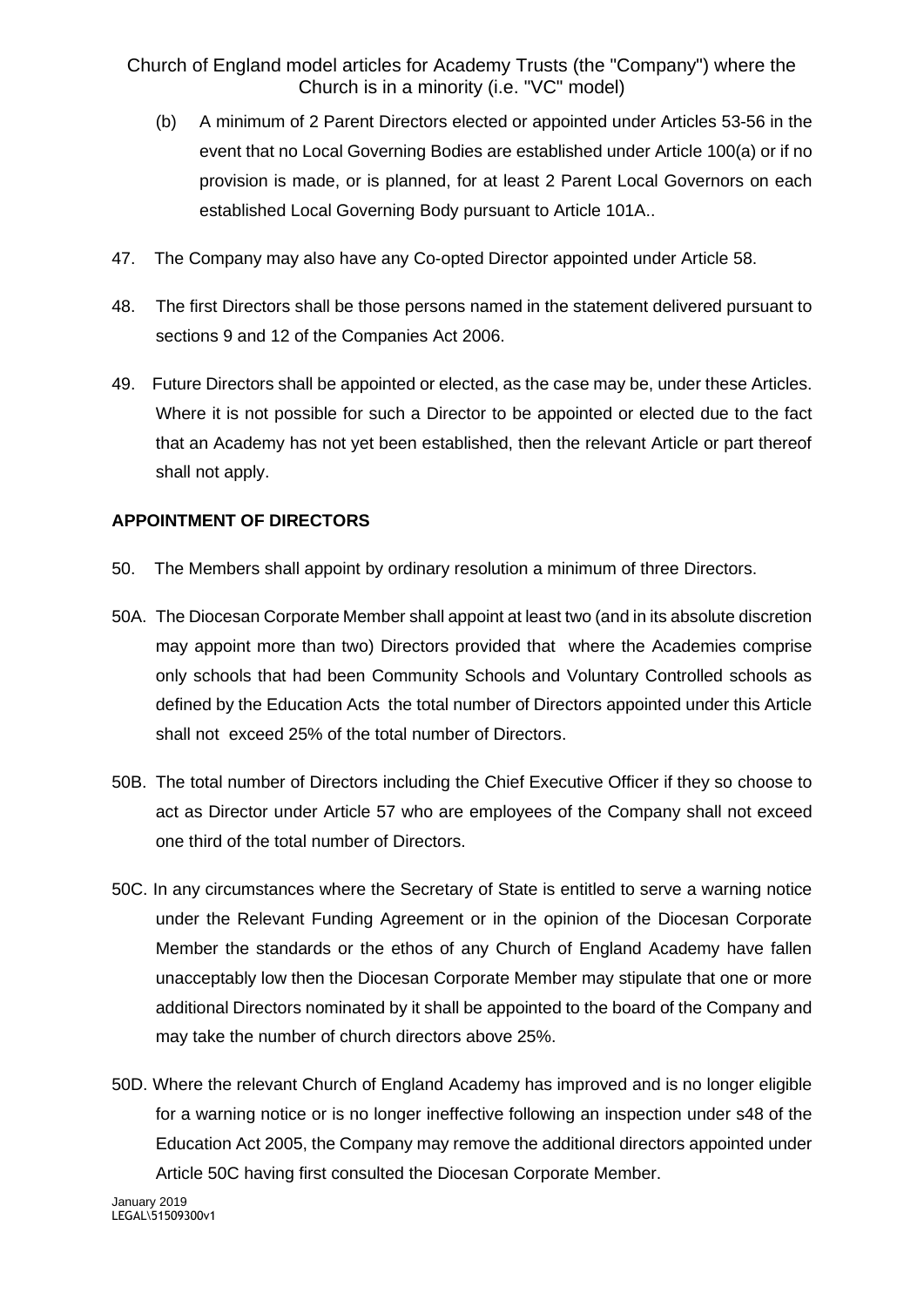- 51. Not used.
- 52. Not used.

### **PARENT DIRECTORS**

- 53. In circumstances where the Directors have not appointed Local Governing Bodies in respect of the Academies as envisaged in Article 100(a) or if no provision is made for at least 2 Parent Local Governors on each established Local Governing Body pursuant to Article 101A there shall be a minimum of two Parent Directors and otherwise such number as the Members shall decide who shall be appointed or elected in accordance with Articles 54 - 56.
- 54. Parent Directors and Parent Local Governors shall be elected or, if the number of parents, or individuals exercising parental responsibility, standing for election is less than the number of vacancies, appointed (in accordance with the terms of reference determined by the Directors from time to time). The elected or appointed Parent Directors must be a parent, or an individual exercising parental responsibility, of a registered pupil at one or more of the Academies at the time when he is elected or appointed. The elected (or, if the number of parents or individuals exercising parental responsibility standing for election is less than the number of vacancies, appointed) Parent Local Governors of the Local Governing Body must be a parent, or an individual exercising parental responsibility, of a registered pupil at one or more of the Academies overseen by the Local Governing Body at the time when he is elected or appointed.
- 54AA. In the case of 16-19 Academies, references to 'a parent, or an individual exercising parental responsibility, of a registered pupil at one or more of the Academies' in Article 54 shall be deemed to be references to 'a parent or an individual exercising parental responsibility of, a registered student at that 16-19 Academy' or, in circumstances where no parent, or an individual exercising parental responsibility, of a registered student at the 16-19 Academy is willing or able to act as a Parent Director or a Parent Local Governor, references to 'a parent, or an individual exercising parental responsibility, of a registered pupil at one or more of the Academies' shall be deemed to be references to 'a parent, or an individual exercising parental responsibility, of a child of above compulsory school age but not above the age of 19.
- January 2019 LEGAL\51509300v1 54A. The number of Parent Directors and Parent Local Governors required shall be made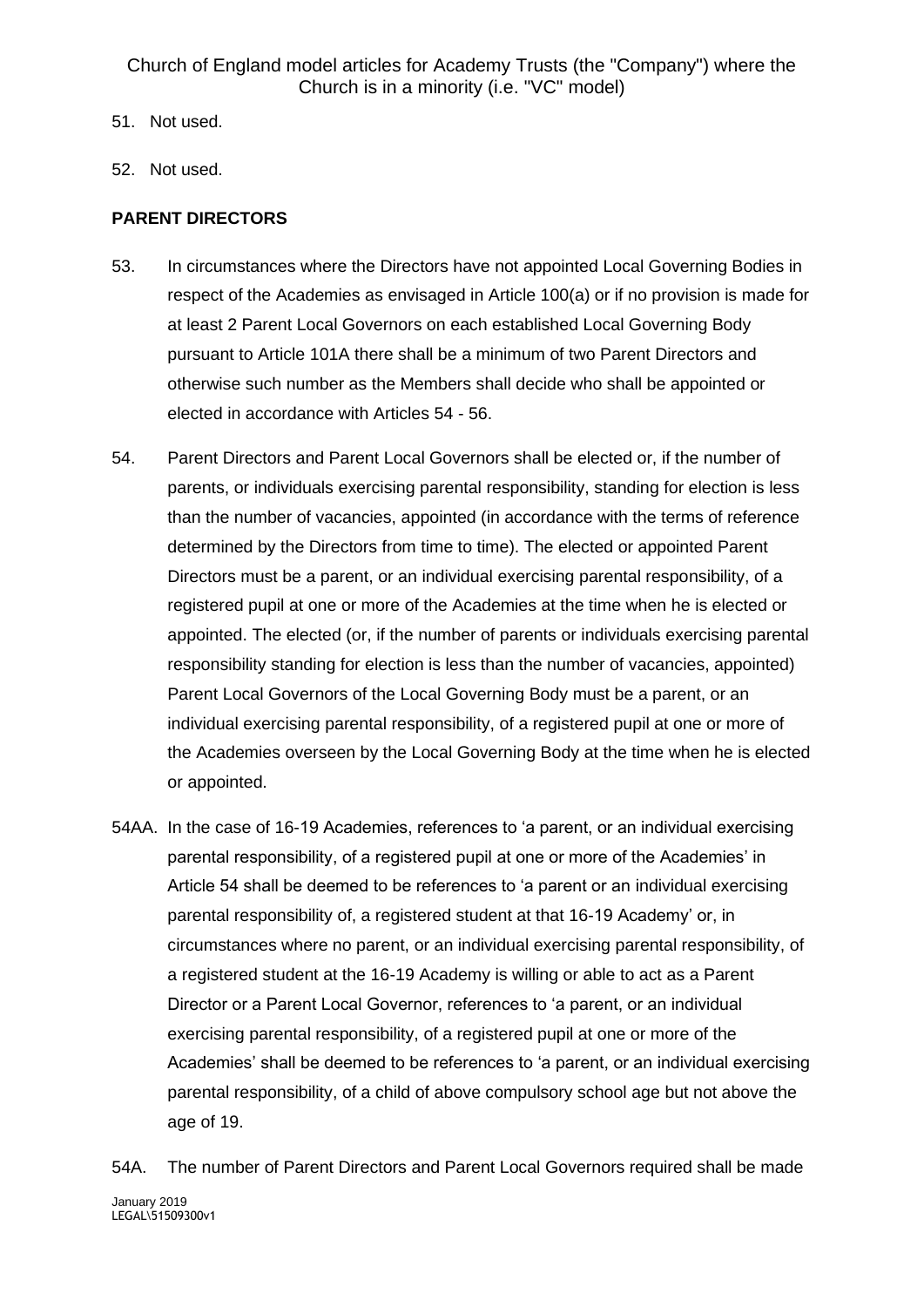up by Parent Directors and Parent Local Governors appointed by the Directors if the number of parents, or individuals exercising parental responsibility, standing for election is less than the number of vacancies.

- 55. The Directors shall make all necessary arrangements for, and determine all other matters relating to, an election of the Parent Directors or Parent Local Governors, including any question of whether a person is a parent, or an individual exercising parental responsibility, of a registered pupil at one of the Academies. Any election of the Parent Dorectors or Parent Local Governors which is contested shall be held by secret ballot. For the purposes of any election of Parent Local Governors, any parent, or an individual exercising parental responsibility, of a registered pupil at the Academies overseen by the Local Governing Body shall be eligible to vote.
- 56. In appointing a Parent Director or Parent Local Governor the Directors shall appoint a person who is the parent, or an individual exercising parental responsibility, of a registered pupil at an Academy as described in Articles 54 and 54AA; or where the Direstors are exercising their power to appoint a Parent Director or Parent Local Governor and it is not reasonably practical to appoint a parent, or an individual exercising parental responsibility, as described in Articles 54 and 54AA, then the Directors may appoint a person who is the parent, or an individual exercising parental responsibility, of a child within the age range of at least one of the Academies or, in the case of an appointment to a Local Governing Body, the age range of at least one of the Academies overseen by that Local Governing Body.

## **CHIEF EXECUTIVE OFFICER**

57. Providing that the Chief Executive Officer agrees so to act, the Members may by ordinary resolution appoint the Chief Executive Officeras a Director.

## **CO-OPTED DIRECTORS**

- 58. The Directors may appoint Co-opted Directors. A 'Co-opted Director' means a person who is appointed to be a Director by being Co-opted by Directors who have not themselves been so appointed. The Directors may not co-opt an employee of the Company as a Co-opted Director if thereby the number of Directors who are employees of the Company would exceed one third of the total number of Directors including the Chief Executive Officer.
- 59 63. Not used.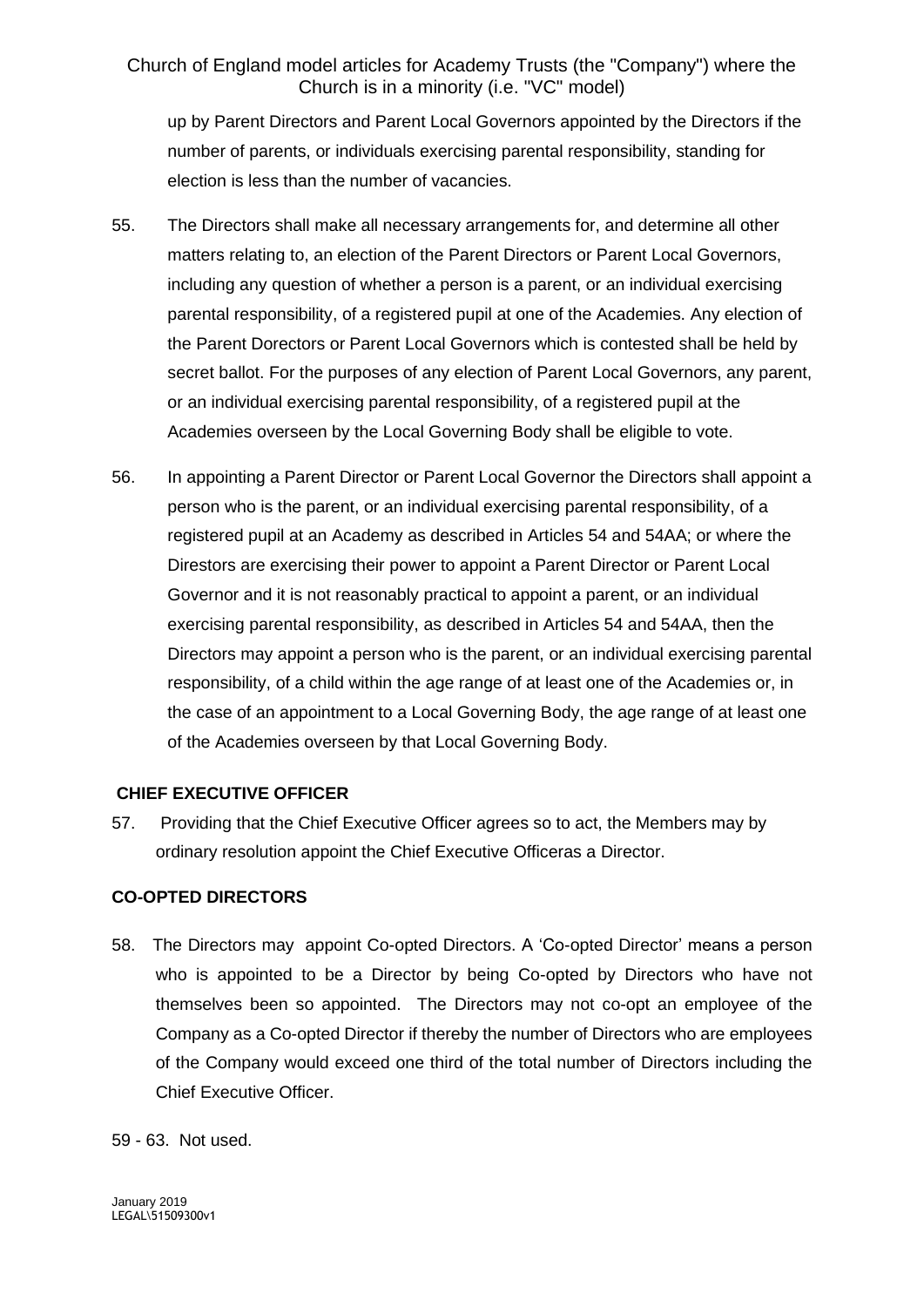# **TERM OF OFFICE**

64. The term of office for any Director shall be four years, save that this time limit shall not apply to any post which is held ex-officio. Subject to remaining eligible to be a particular type of Director, any Director may be re-appointed or re-elected in General Meeting.

# **RESIGNATION AND REMOVAL**

- 65. A Director shall cease to hold office if he resigns his office by notice to the Company (but only if at least three Directors will remain in office when the notice of resignation is to take effect).
- 66. A Director shall cease to hold office if he is removed by the person or persons who appointed or elected him, or otherwise by ordinary resolution of the Members in accordance with the Companies Act 2006.
- 67. Where a Director resigns his office or is removed from office, the Director or, where he is removed from office, those removing him, shall give written notice thereof to the Clerk.

# **DISQUALIFICATION OF DIRECTORS**

- 68. No person shall be qualified to be a Director unless he is aged 18 or over at the date of his election or appointment. No current pupil or current student of any Academy shall be a Director.
- 69. A Director shall cease to hold office if he becomes incapable by reason of illness or injury of managing or administering his own affairs.
- 70. A Director shall cease to hold office if he is absent without the permission of the Directors from all their meetings held within a period of six months and the Directors resolve that his office be vacated.
- 71. A person shall be disqualified from holding or continuing to hold office as a Director if:
	- (a) he has been declared bankrupt and/or his estate has been seized from his possession for the benefit of his creditors and the declaration or seizure has not been discharged, annulled or reduced; or
	- (b) he is the subject of a bankruptcy restrictions order or an interim order.
- 72. A person shall be disqualified from holding or continuing to hold office as a Director at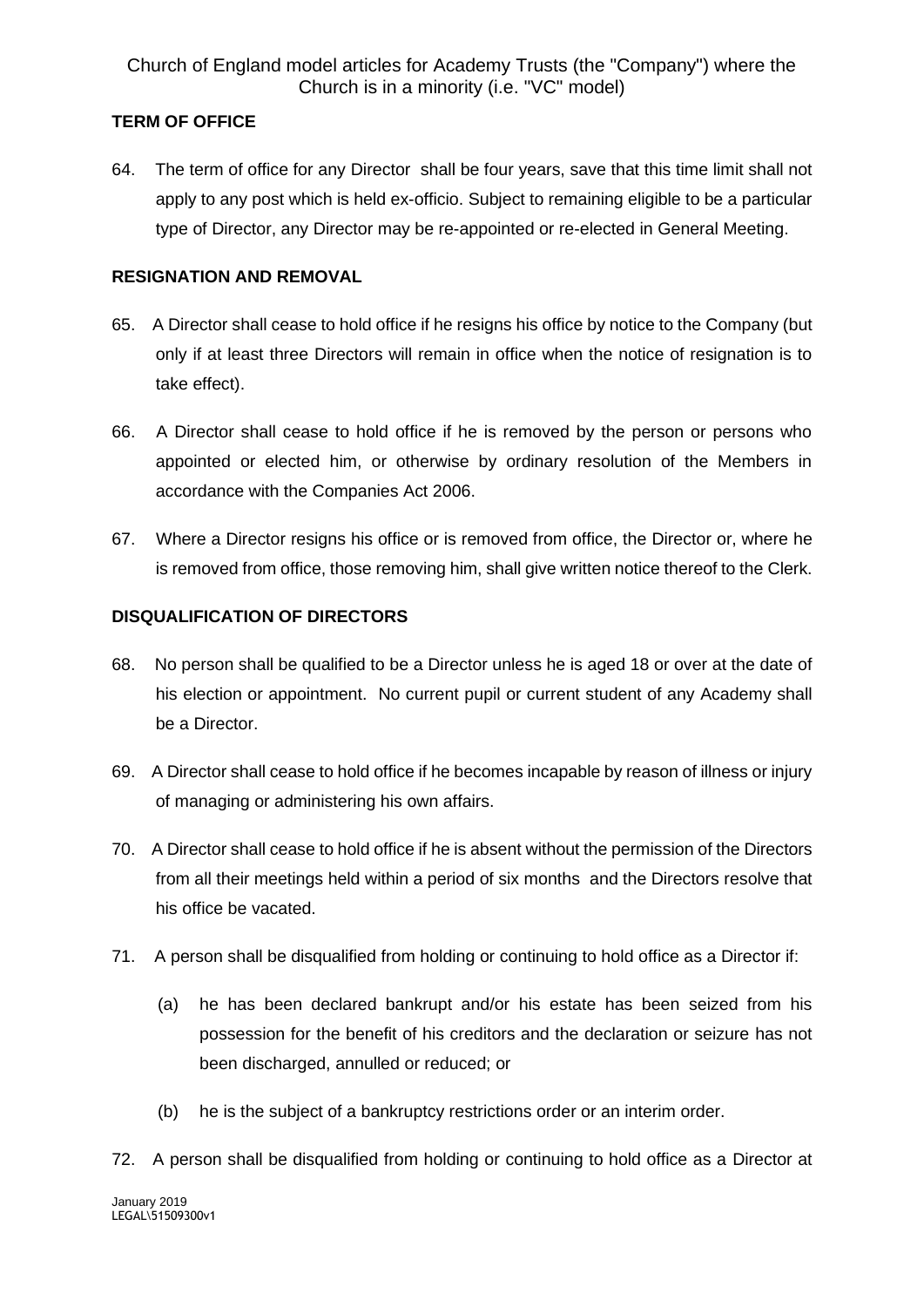any time when he is subject to a disqualification order or a disqualification undertaking under the Company Directors Disqualification Act 1986 or to an order made under section 429(2)(b) of the Insolvency Act 1986 (failure to pay under county court administration order).

- 73. A Director shall cease to hold office if he ceases to be a Director by virtue of any provision in the Companies Act 2006 or is disqualified from acting as a trustee by virtue of section 178 of the Charities Act 2011 (or any statutory re-enactment or modification of that provision).
- 74. A person shall be disqualified from holding or continuing to hold office as a Director if he has been removed from the office of director or trustee for a charity by an order made by the Charity Commission or the High Court on the grounds of any misconduct or mismanagement in the administration of the charity for which he was responsible or to which he was privy, or which he by his conduct contributed to or facilitated.
- 75. A person shall be disqualified from holding or continuing to hold office as a Director or a member of a Local Governing Body if he has not given the undertaking required by Article 45A (or Article 103) as applicable.
- 76 Not used.
- 77. A person shall be disqualified from holding or continuing to hold office as a Director where he has, at any time, been convicted of any criminal offence, excluding any that have been spent under the Rehabilitation of Offenders Act 1974 as amended, and excluding any offence for which the maximum sentence is a fine or a lesser sentence except where a person has been convicted of any offence which falls under section 178 of the Charities Act 2011.
- 78. After the first Academy has opened, a person shall be disqualified from holding or continuing to hold office as a Director if he has not provided to the chairman of the Directors a criminal records certificate at an enhanced disclosure level under section 113B of the Police Act 1997. In the event that the certificate discloses any information which would in the opinion of either the chairman or the Chief Executive Officer confirm their unsuitability to work with children that person shall be disqualified. If a dispute arises as to whether a person shall be disqualified, a referral shall be made to the Secretary of State to determine the matter. The determination of the Secretary of State shall be final.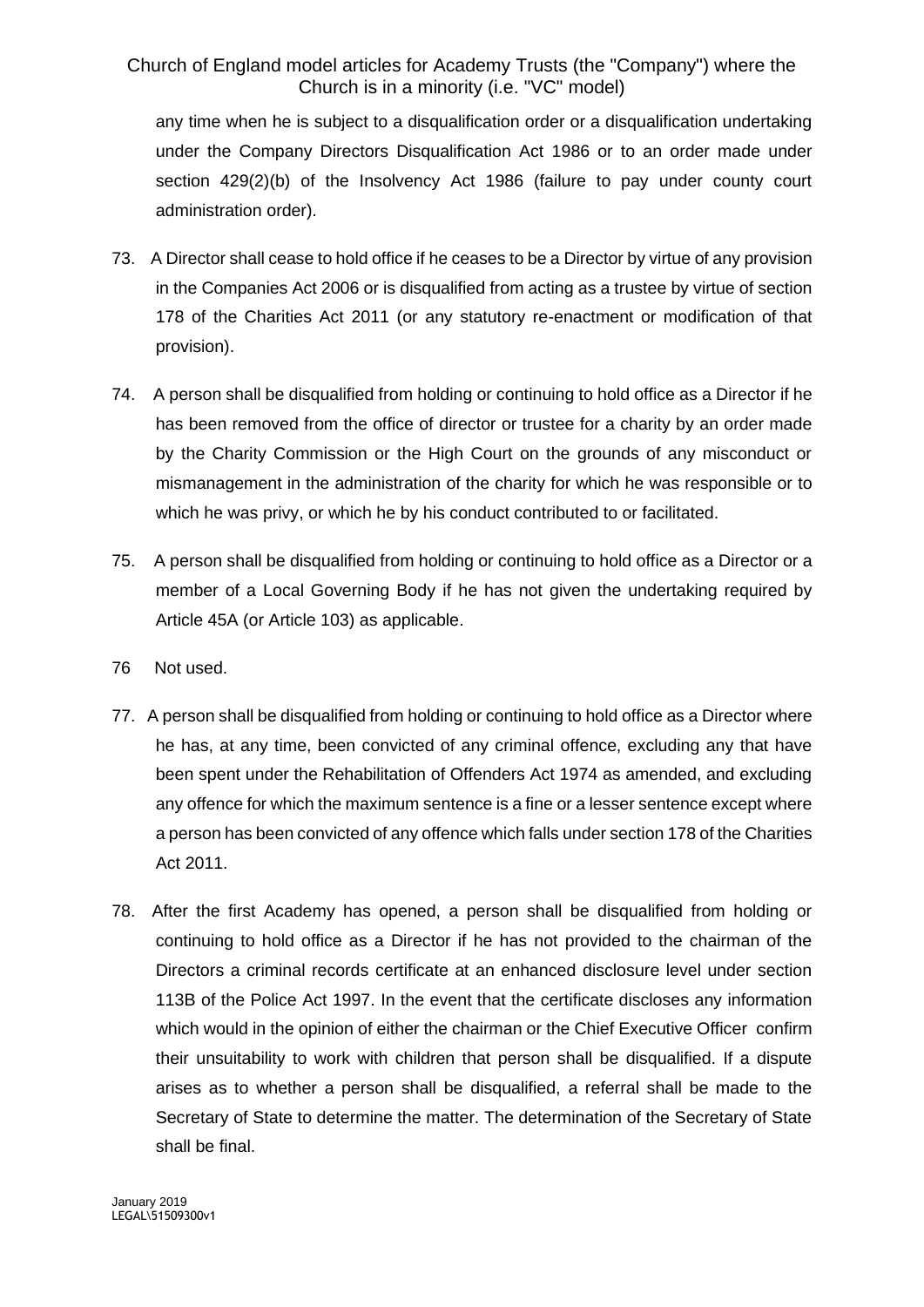- 79. Where, by virtue of these Articles a person becomes disqualified from holding, or continuing to hold office as a Director; and he is, or is proposed, to become such a Director, he shall upon becoming so disqualified give written notice of that fact to the Clerk.
- 80. Articles 68 to 75, Articles 77 to 79 and Articles 97 to 98 also apply to any member of any committee of the Directors, including a Local Governing Body, who is not a Director.

### **CLERK TO THE DIRECTORS**

81. The Clerk shall be appointed by the Directors for such term, at such remuneration and upon such conditions as they may think fit; and any Clerk so appointed may be removed by them. The Clerk shall not be a Director, or the Chief Executive Officeror a Principal. Notwithstanding this Article, the Directors may, where the Clerk fails to attend a meeting of theirs, appoint any one of their number or any other person to act as Clerk for the purposes of that meeting. The Clerk may, but need not, be the appointed company secretary of the Company.

# **CHAIRMAN AND VICE-CHAIRMAN OF THE DIRECTORS**

- 82. The Directors shall for each school year elect a chairman and a vice-chairman from among their number. A Director who is employed by the Company shall not be eligible for election as chairman or vice-chairman.
- 83. Subject to Article 84, the chairman or vice-chairman shall hold office as such until his successor has been elected in accordance with Article 85.
- 84. The chairman or vice-chairman may at any time resign his office by giving notice in writing to the Clerk. The chairman or vice-chairman shall cease to hold office if:
	- (a) he ceases to be a Director;
	- (b) he is employed by the Company;
	- (c) he is removed from office in accordance with these Articles; or
	- (d) in the case of the vice-chairman, he is elected in accordance with these Articles to fill a vacancy in the office of chairman.
- January 2019 LEGAL\51509300v1 85. Where by reason of any of the matters referred to in Article 84, a vacancy arises in the office of chairman or vice-chairman, the Directors shall at their next meeting elect one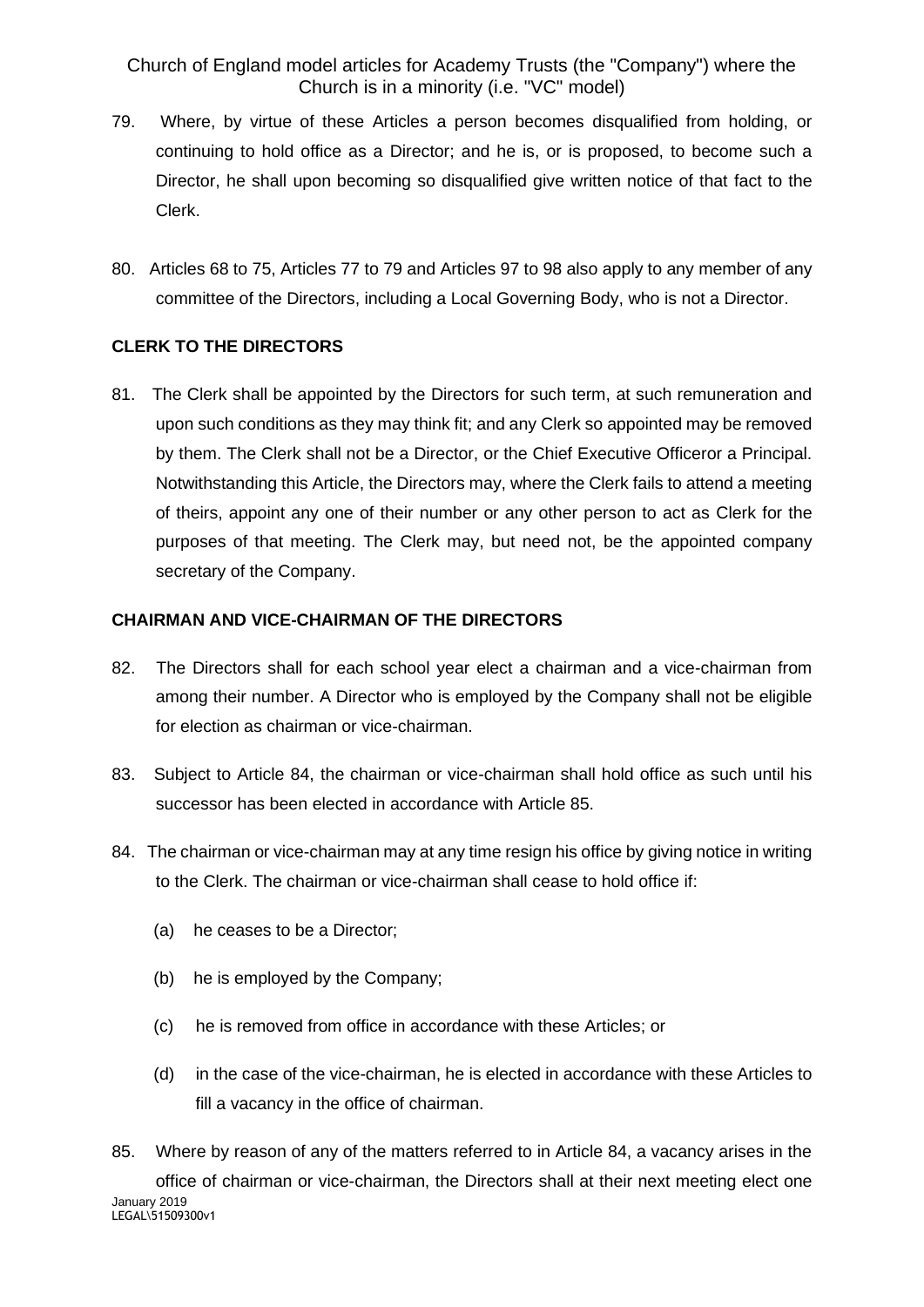of their number to fill that vacancy.

- 86. Where the chairman is absent from any meeting or there is at the time a vacancy in the office of the chairman, the vice-chairman shall act as the chair for the purposes of the meeting.
- 87-89 Not used
- 90. The Directors may remove the chairman or vice-chairman from office in accordance with these Articles.
- 91. A resolution to remove the chairman or vice-chairman from office which is passed at a meeting of the Directors shall not have effect unless:
	- (i) it is confirmed by a resolution passed at a second meeting of the Directors held not less than fourteen days after the first meeting; and
	- (ii) the matter of the chairman's or vice-chairman's removal from office is specified as an item of business on the agenda for each of those meetings.
- 92. Before the Directors resolve at the relevant meeting on whether to confirm the resolution to remove the chairman or vice-chairman from office, the Director or Directors proposing his removal shall at that meeting state their reasons for doing so and the chairman or vice-chairman shall be given an opportunity to make a statement in response.

## **POWERS OF DIRECTORS**

- 93. Subject to provisions of the Companies Act 2006, the Articles and to any directions of the Members given by special resolution, the business of the Company shall be managed by the Directors who may exercise all the powers of the Company. No alteration of the Articles and no such direction shall invalidate any prior act of the Directors which would have been valid if that alteration had not been made or that direction had not been given. The powers given by this Article shall not be limited by any special power given to the Directors by the Articles and a meeting of Directors at which a quorum is present may exercise all the powers exercisable by the Directors.
- 94. In addition to all powers hereby expressly conferred upon them and without detracting from the generality of their powers under the Articles the Directors shall have the following powers, namely: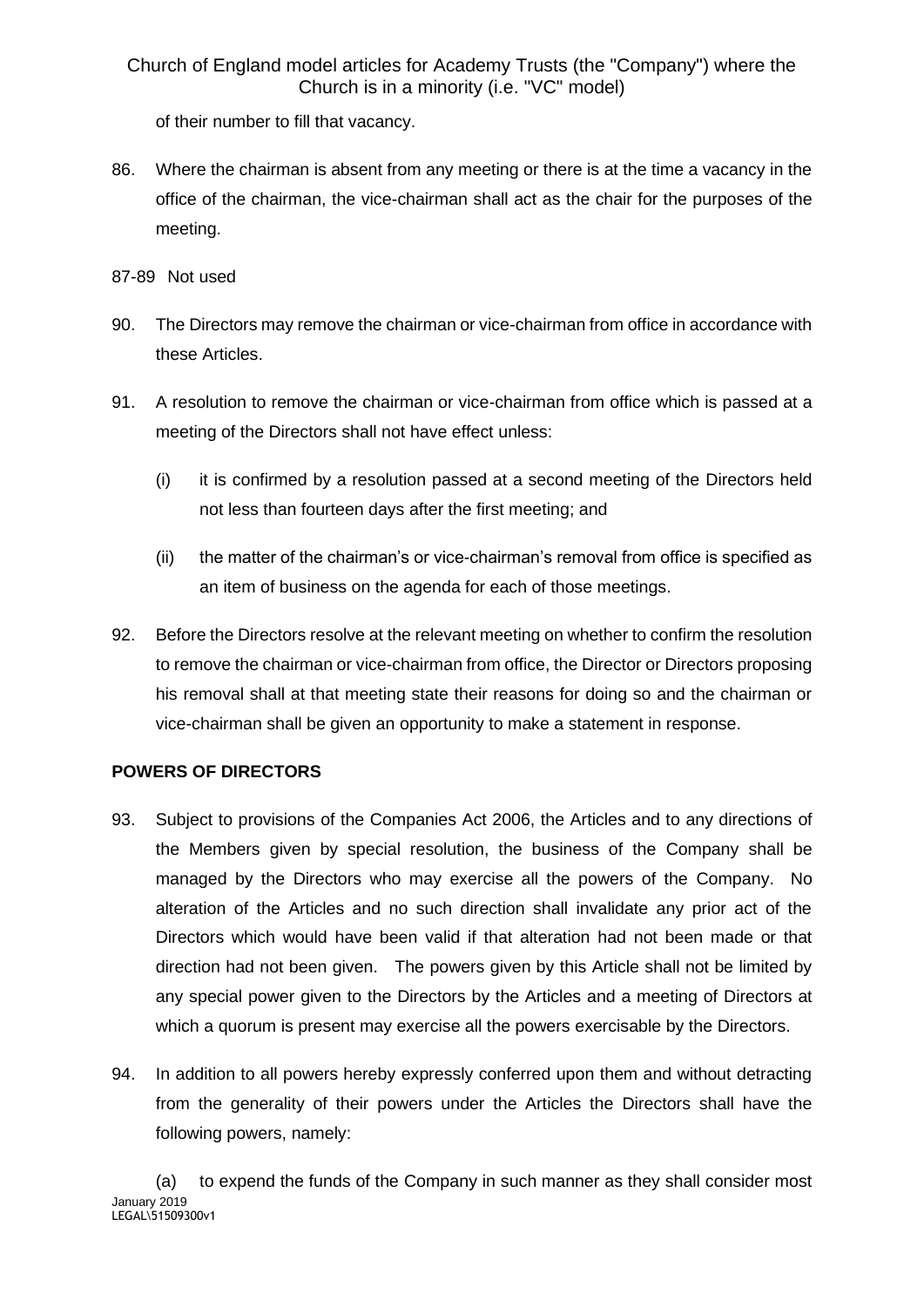> beneficial for the achievement of the Objects and to invest in the name of the Company such part of the funds as they may see fit and to direct the sale or transposition of any such investments and to expend the proceeds of any such sale in furtherance of the Objects;

- (b) to enter into contracts on behalf of the Company.
- 95. In the exercise of their powers and functions, the Directors may consider any advice given by the Chief Executive Officer (to the extent that he is not a Director) and any other executive officer.
- 96. Any bank account in which any money of the Company is deposited shall be operated by the Directors in the name of the Company. All cheques and orders for the payment of money from such an account shall be signed by at least two signatories authorised by the Directors.

## **DIRECTORS' AND MEMBERS' CONFLICTS OF INTEREST**

- 97. Any Director who has or can have any direct or indirect duty or personal interest (including but not limited to any Personal Financial Interest) which conflicts or may conflict with his duties as a Director shall disclose that fact to the Directors as soon as he becomes aware of it. A Director must absent himself from any discussions of the Directors in which it is possible that a conflict will arise between his duty to act solely in the interests of the Company (including fulfilling its charitable objects) and any duty or personal interest (including but not limited to any Personal Financial Interest).
- 98. For the purpose of Article 97, a Director has a Personal Financial Interest if that interest is in respect of the employment or remuneration of, or the provision of any other benefit to, that Director as permitted by and as defined by Articles 6.5 - 6.9.
- 98A. The Diocesan Corporate Member shall not be deemed to have a conflict of loyalty or interest arising from its connection with the Church of England or its duty and functions under the Measure and no director appointed by them shall be deemed to have a conflict of loyalty arising from that appointment.
- 98B. If otherwise than a set out in Article 98A a conflict of interests arises for a director because of a duty of loyalty owed to another organisation or person and the conflict is not authorised by virtue of any other provision in the articles, the unconflicted directors may authorise such a conflict of interests where the following conditions apply: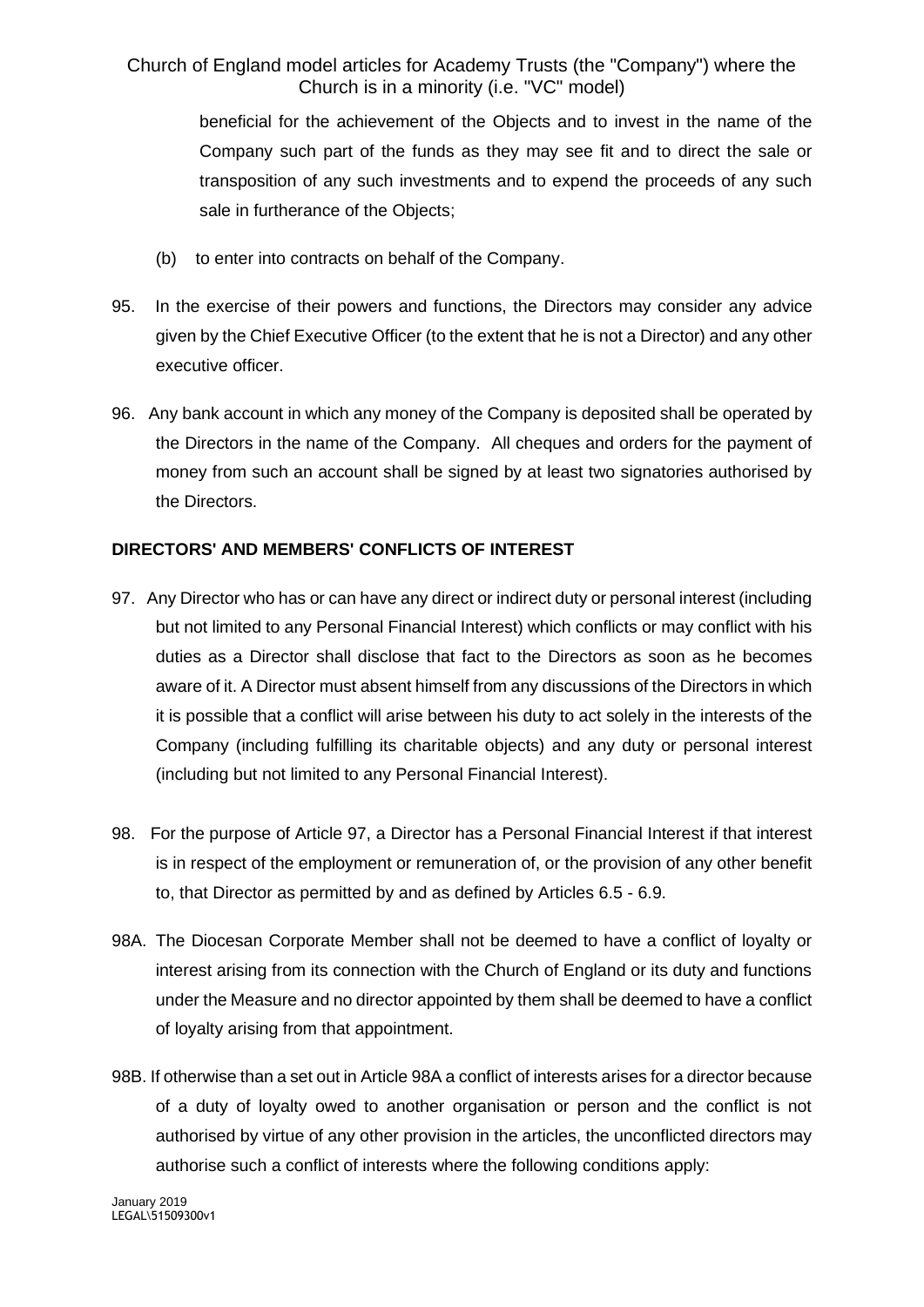- (a) the conflicted director is absent from the part of the meeting at which there is discussion of any arrangement or transaction affecting that other organisation or person;
- (b) the conflicted director does not vote on any such matter and is not to be counted when considering whether a quorum of directors is present at the meeting; and
- (c) the unconflicted directors consider it is in the interests of the charity to authorise the conflict of interests in the circumstances applying.

In this article a conflict of interests arising because of a duty of loyalty owed to another organisation or person only refers to such a conflict which does not involve a direct or indirect benefit of any nature to a director or to a connected person.

### **MINUTES OF DIRECTORS' MEETINGS**

99. The minutes of the proceedings of a meeting of the Directors shall be drawn up and entered into a book kept for the purpose by the person acting as Clerk for the purposes of the meeting; and shall be signed (subject to the approval of the Directors) at the same or next subsequent meeting by the person acting as chairman thereof.

#### **COMMITTEES**

100. Subject to these Articles, the Directors:

- (a) may appoint committees to be known as Local Governing Bodies for each Academy (and the same Local Governing Body may be appointed for more than one Academy; and
- (b) may establish any other committee.
- 101. Subject to these Articles, the constitution, membership and proceedings of any committee shall be determined by the Directors. The establishment, terms of reference, constitution and membership of any committee of the Directors shall be reviewed at least once in every 12 months. The membership of any committee of the Directors may include persons who are not Directors, provided that (with the exception of the Local Governing Bodies) a majority of members of any such committee shall be Directors. Except in the case of a Local Governing Body, no vote on any matter shall be taken at a meeting of a committee of the Directors unless the majority of members of the committee present are Directors.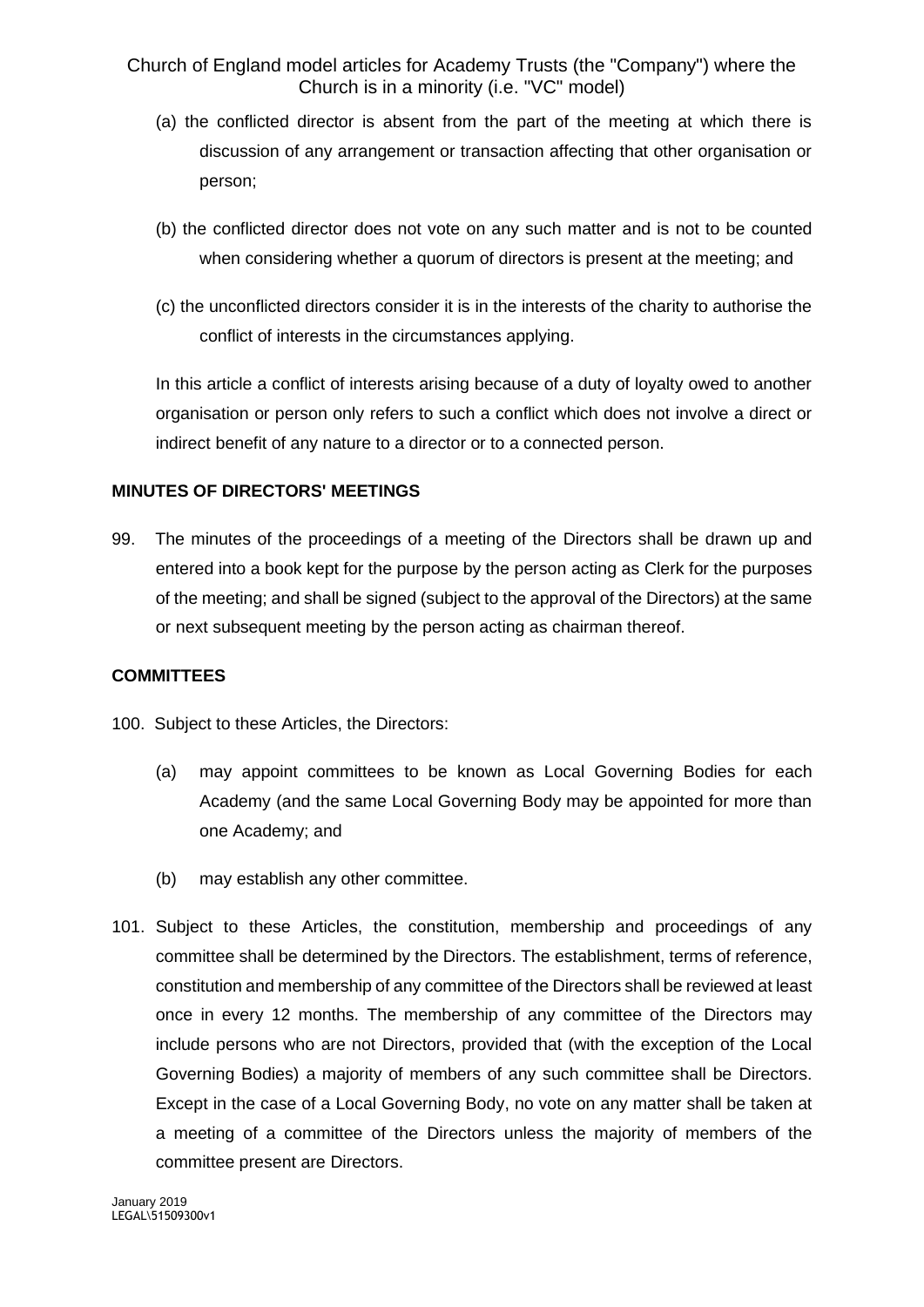- 101A. The Directors shall ensure that any Local Governing Body shall include at least two Parent Local Governors
- 101B. The Directors shall ensure that any Local Governing Body constituted:
	- (a) in respect of any Academy that had previously been a Voluntary Controlled School immediately prior to conversion to Academy status shall have up to 25% of its members appointed by the Directors with the consent of the Diocesan Corporate Member and that all its members shall sign an undertaking to the Diocesan Corporate Member to uphold the designated religious character of the said Academy.
	- (b) in respect of any Academy that had previously been a Voluntary Aided School immediately prior to conversion to Academy status shall have all its members (except elected parent and any staff members) appointed by the Directors with the consent of the Diocesan Corporate Member and that all its members shall sign an undertaking to the Diocesan Corporate Member to uphold the designated religious character of the said Academy.
	- (c) in respect of any Academy falling under Article 4(a)(ii) is appointed by the Directors taking into account the needs of the Academy and the Directors shall recognise and support the individual ethos of the said Academy as a School not designated as having a religious character.
- 102. Any power of delegation exercised under Article 105 in relation to the establishment of a Local Governing Body for an Academy shall be by way of Scheme of Delegation. The form of Scheme of Delegation to be used may be attached to these Articles and amended by the Directors from time to time.
	- 103. All members of a Local Governing Body shall upon their appointment or election, and before exercising any duties as a member of the Local Governing Body, give a written undertaking to the Directors, the Trustees and the Diocesan Corporate Member to uphold the Objects of the Company. If they refuse to give such an undertaking they shall immediately be disqualified from holding office.
	- 104. The functions, duties and proceedings of the Local Governing Bodies or committees shall be subject to regulations made by the Directors from time to time. Local Governing Bodies may also be established solely for the purpose of fulfilling an advisory function to the board of Directors.

#### January 2019 **DELEGATION**

LEGAL\51509300v1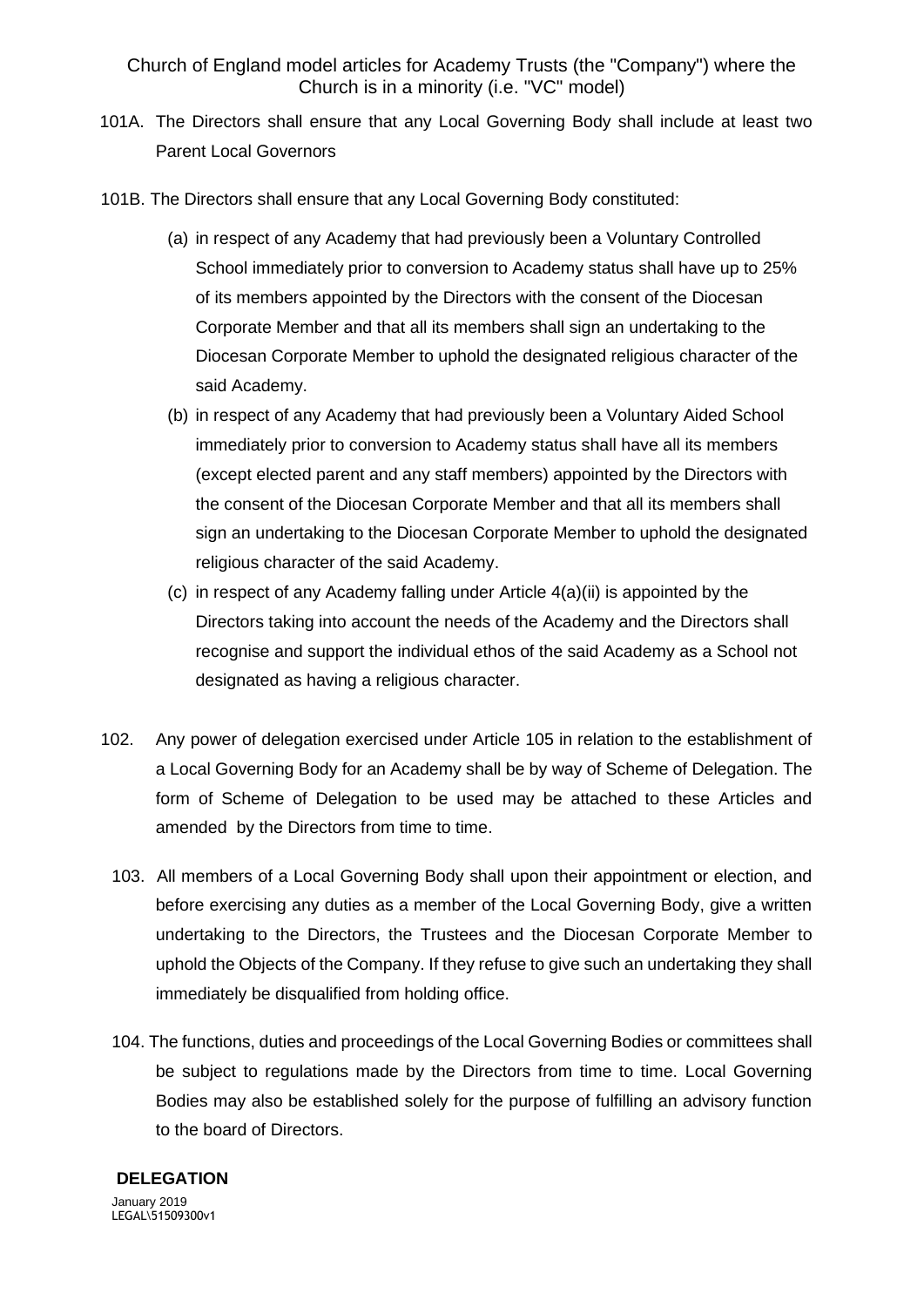- 105. The Directors may delegate any of their powers and functions (including the power to sub-delegate) to any Director, committee (including any Local Governing Body), the Chief Executive Officer, the Principals or any other holder of an executive office. Any such delegation shall be made in writing and subject to any conditions the Directors may impose, and may be revoked or altered.
- 105A. A Director, committee (including any Local Governing Body), the Chief Executive Officer*]* or any other holder of an executive office to whom a power or function of the Directors is delegated under Article 105 may further sub-delegate those powers or functions (or any of them) to a further person. Where any power or function of the Directors is sub-delegated by any person to whom it has been delegated, that person must inform the Directors as soon as reasonably practicable which powers and functions have been further delegated and to whom, and any such sub-delegation shall be made subject to any conditions the Directors may impose, and may be revoked or altered by the Directors.
- 106. Where any power or function of the Directors has been exercised by any committee (including any Local Governing Body), any Director, the Chief Executive Officer the Principals or any other holder of an executive office, or a person to whom a power or function has been sub-delegated under Article 105A, that person or committee shall report to the Directors in respect of any action taken or decision made with respect to the exercise of that power or function at the meeting of the Directors immediately following the taking of the action or the making of the decision.

#### **CHIEF EXECUTIVE OFFICER, PRINCIPALS AND STAFF**

- 107. The Directors, with the involvement and consent of the Diocesan Corporate Member and having made use of any relevant powers under section 124AA of the School Standards and Framework Act 1998 shall appoint the Chief Executive Officer. Subject to Article 105A the Directors may delegate such powers and functions as they consider are required by the Chief Executive Officer and Principals for the internal organisation, management and control of the Academies (including the implementation of all policies approved by the Directors and for the direction of the teaching and curriculum at the Academies).
- 107A.The Directors shall appoint the Principal of each Academy. In respect of the appointment of the Principal of any Academy that had immediately prior to conversion been a Voluntary Controlled school as defined by the Education Acts the Directors may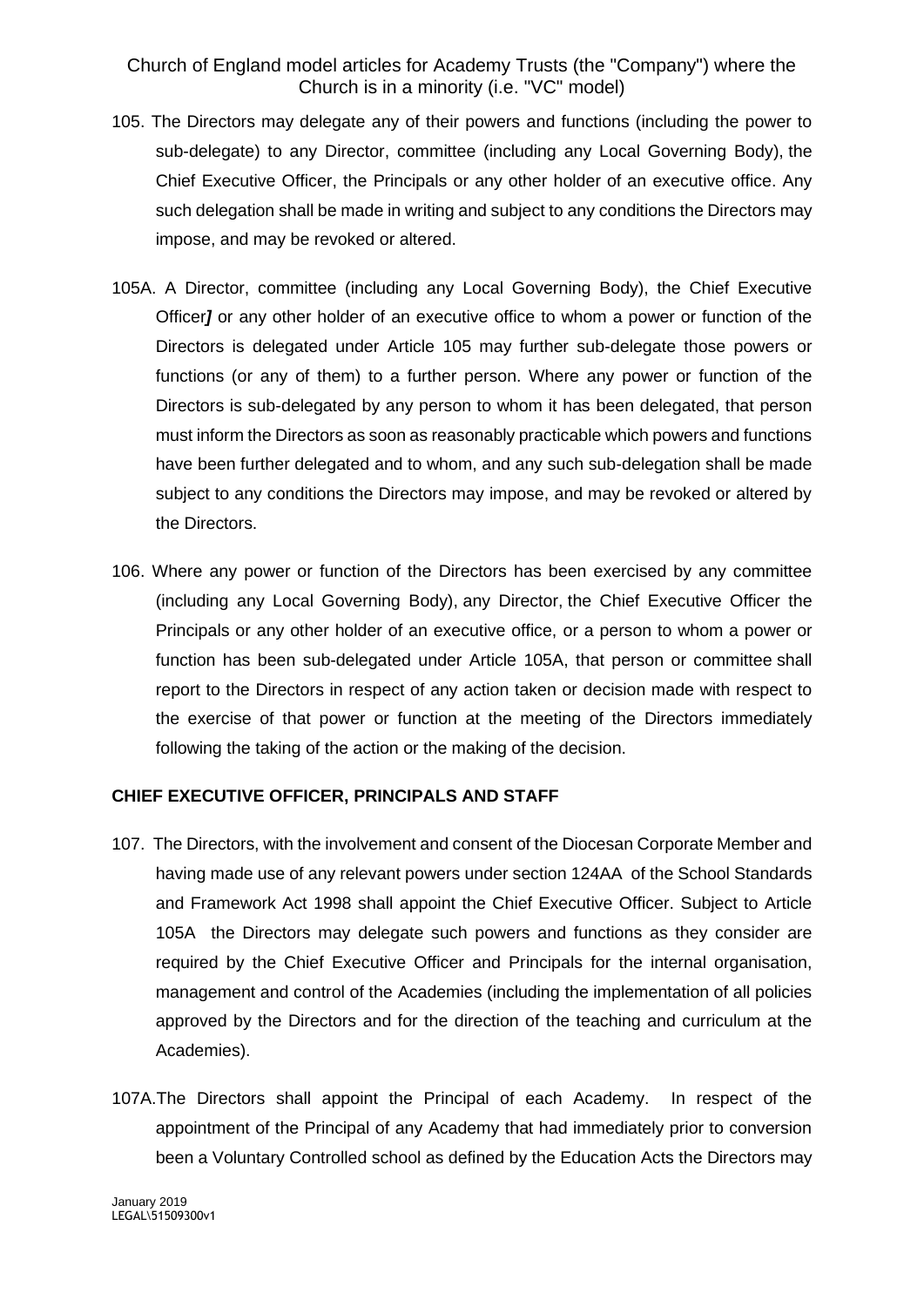only appoint with the involvement and consent of the Diocesan Corporate Member and having made use of their powers under s124AA of the School Standards and Framework Act 1998.

# **MEETINGS OF THE DIRECTORS**

- 108. Subject to these Articles, the Directors may regulate their proceedings as they think fit.
- 109. The Directors shall hold at least three meetings in every school year. Meetings of the Directors shall be convened by the Clerk. In exercising his functions under this Article the Clerk shall comply with any direction:
	- (a) given by the Directors; or
	- (b) given by the chairman of the Directors or, in his absence or where there is a vacancy in the office of chairman, the vice-chairman of the Directors, so far as such direction is not inconsistent with any direction given as mentioned in (a) above.
- 110. Any three Directors may, by notice in writing given to the Clerk, requisition a meeting of the Directors; and it shall be the duty of the Clerk to convene such a meeting as soon as is reasonably practicable.
- 111. Each Director shall be given at least seven clear days before the date of a meeting:
	- (i) notice in writing thereof, signed by the Clerk, and sent to each Director at the address provided by each Director from time to time; and
	- (ii) a copy of the agenda for the meeting,

provided that where the chairman or, in his absence or where there is a vacancy in the office of chairman, the vice-chairman, so determines on the ground that there are matters demanding urgent consideration, it shall be sufficient if the written notice of a meeting, and the copy of the agenda thereof are given within such shorter period as he directs.

- 112. The convening of a meeting and the proceedings conducted thereat shall not be invalidated by reason of any individual not having received written notice of the meeting or a copy of the agenda thereof.
- 113. A resolution to rescind or vary a resolution carried at a previous meeting of the Directors shall not be proposed at a meeting of the Directors unless the consideration of the rescission or variation of the previous resolution is a specific item of business on the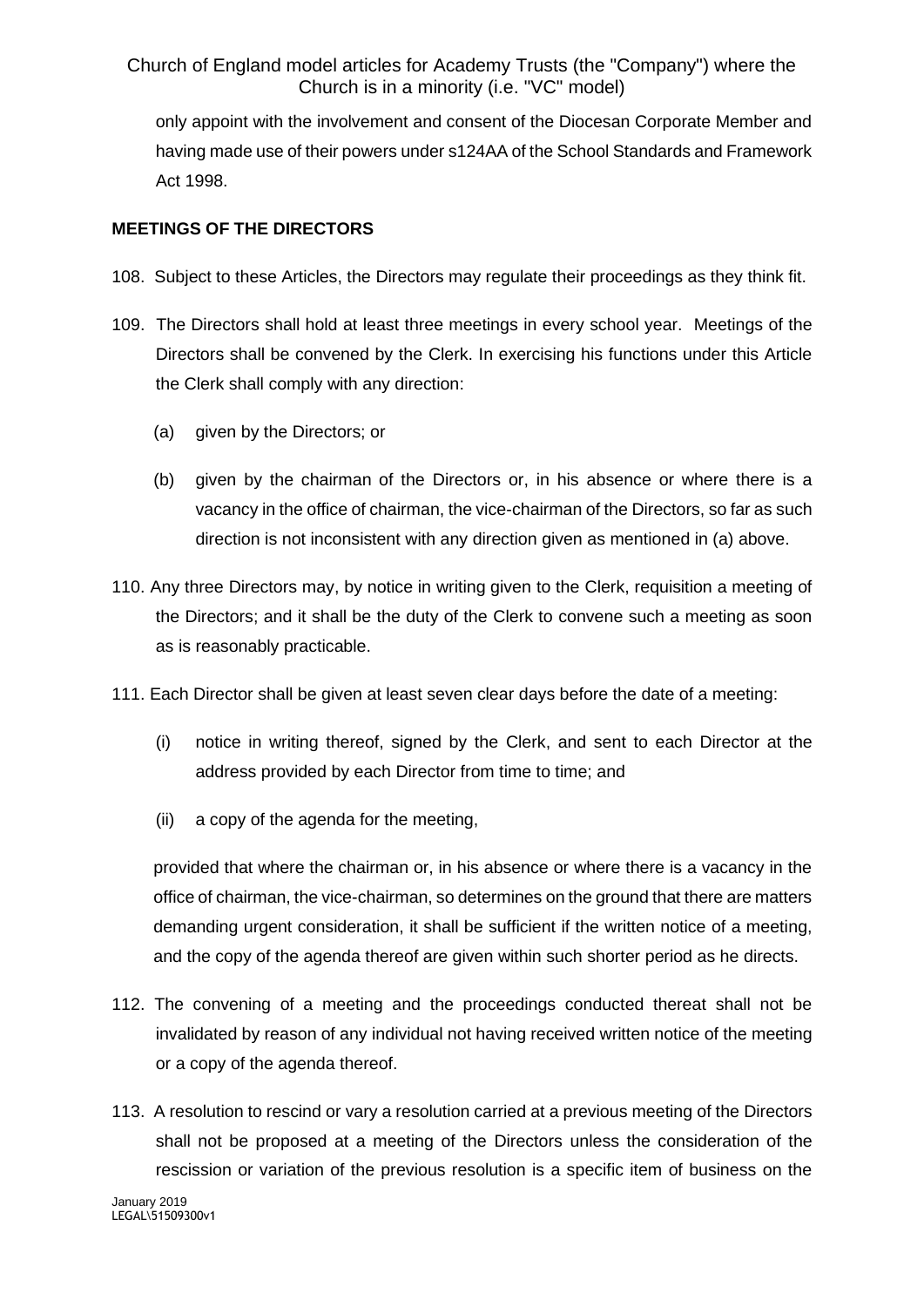agenda for that meeting.

- 114. A meeting of the Directors shall be terminated forthwith if:
	- (a) the Directors so resolve; or
	- (b) the number of Directors present ceases to constitute a quorum for a meeting of the Directors in accordance with Article 117, subject to Article 119.
- 115. Where in accordance with Article 114(b) a meeting is not held or is terminated before all the matters specified as items of business on the agenda for the meeting have been disposed of, a further meeting shall be convened by the Clerk as soon as is reasonably practicable, but in any event within seven days of the date on which the meeting was originally to be held or was so terminated.
- 116. Where the Directors resolve in accordance with Article 114(a) to adjourn a meeting before all the items of business on the agenda have been disposed of, the Directors shall before doing so determine the time and date at which a further meeting is to be held for the purposes of completing the consideration of those items, and they shall direct the Clerk to convene a meeting accordingly.
- 117. Subject to Article 119 the quorum for a meeting of the Directors, and any vote on any matter thereat, shall be any three Directors, or, where greater, any one third (rounded up to a whole number) of the total number of Directors holding office at the date of the meeting, who are in each case present at the meeting and entitled to vote on the matters to be resolved.
- 118. The Directors may act notwithstanding any vacancies in their number, but, if the numbers of Directors is less than the number fixed as the quorum, the continuing Directors may act only for the purpose of filling vacancies or of calling a General Meeting.
- 119. The quorum for the purposes of:
	- (i) any vote on the removal of a Director in accordance with Article 66; and
	- (ii) any vote on the removal of the chairman of the Directors in accordance with Articles 90 and 91,

shall be any two-thirds (rounded up to a whole number) of the persons who are at the time Directors present at the meeting and entitled to vote on those respective matters.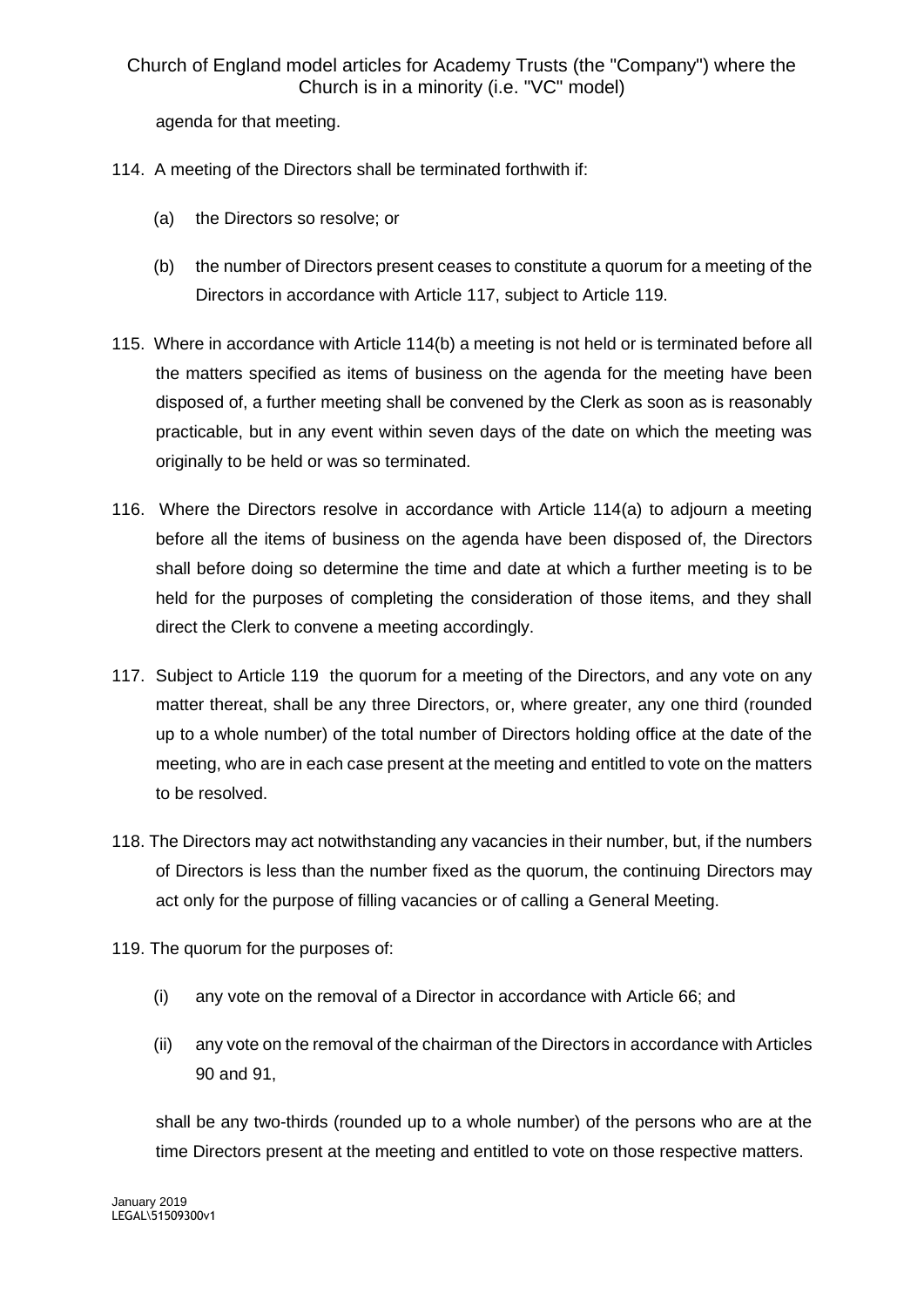- 120. Subject to these Articles, every question to be decided at a meeting of the Directors shall be determined by a majority of the votes of the Directors present and voting on the question. Every Director shall have one vote.
- 121. Subject to Articles 117 119, where there is an equal division of votes, the chairman of the meeting shall have a casting vote in addition to any other vote he may have.
- 122. The proceedings of the Directors shall not be invalidated by
	- (a) any vacancy among their number; or
	- (b) any defect in the election, appointment or nomination of any Director.
- 123. A resolution in writing, signed by all the Directors entitled to receive notice of a meeting of Directors or of a committee of Directors, shall be valid and effective as if it had been passed at a meeting of Directors or (as the case may be) a committee of Directors duly convened and held. Such a resolution may consist of several documents in the same form, each signed by one or more of the Directors.
- 124. Subject to Article 125, the Directors shall ensure that a copy of:
	- (a) the agenda for every meeting of the Directors;
	- (b) the draft minutes of every such meeting, if they have been approved by the person acting as chairman of that meeting;
	- (c) the signed minutes of every such meeting; and
	- (d) any report, document or other paper considered at any such meeting,

are, as soon as is reasonably practicable, made available at every Academy to persons wishing to inspect them.

- 125. There may be excluded from any item required to be made available in pursuance of Article 124, any material relating to:
	- (a) a named Teacher or other person employed, or proposed to be employed, at any Academy;
	- (b) a named pupil or named student at, or candidate for admission or referral to, any Academy; and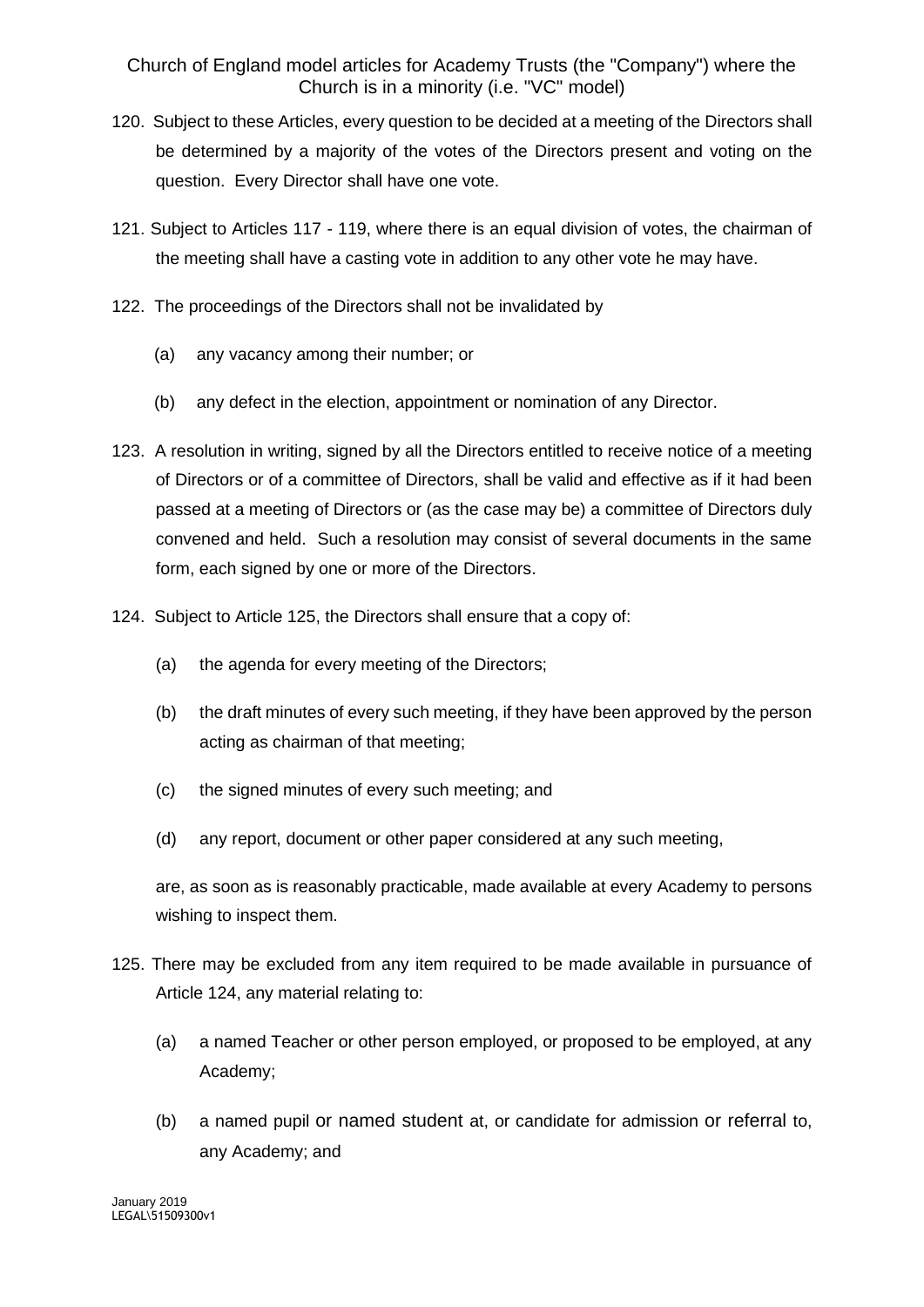- (c) any matter which, by reason of its nature, the Directors are satisfied should remain confidential.
- 126. Any Director shall be able to participate in meetings of the Directors by telephone or video conference provided that:
	- (a) he has given notice of his intention to do so detailing the telephone number on which he can be reached and/or appropriate details of the video conference suite from which he shall be taking part at the time of the meeting at least 48 hours before the meeting; and
	- (b) the Directors have access to the appropriate equipment.

If after all reasonable efforts it does not prove possible for the person to participate by telephone or video conference the meeting may still proceed with its business provided it is otherwise quorate.

### **PATRONS AND HONORARY OFFICERS**

127. The Directors may from time to time appoint any person whether or not a Member of the Company to be a patron of the Company or to hold any honorary office and may determine for what period he is to hold such office.

#### **THE SEAL**

128. The seal, if any, shall only be used by the authority of the Directors or of a committee of Directors authorised by the Directors. The Directors may determine who shall sign any instrument to which the seal is affixed and unless otherwise so determined it shall be signed either by a Director and by the Clerk or by a second Director.

#### **ACCOUNTS**

129. Accounts shall be prepared in accordance with the relevant statement of recommended practice published by the Charity Commission from time to time (the "Statement of Recommended Practice") as if the Company was a non-exempt charity and Parts 15 and 16 of the Companies Act 2006 and shall file these with the Secretary of State and the Principal Regulator by 31 December for each Academy Financial Year.

#### **ANNUAL REPORT**

January 2019 LEGAL\51509300v1 130. The Directors shall prepare its Annual Report in accordance with the Statement of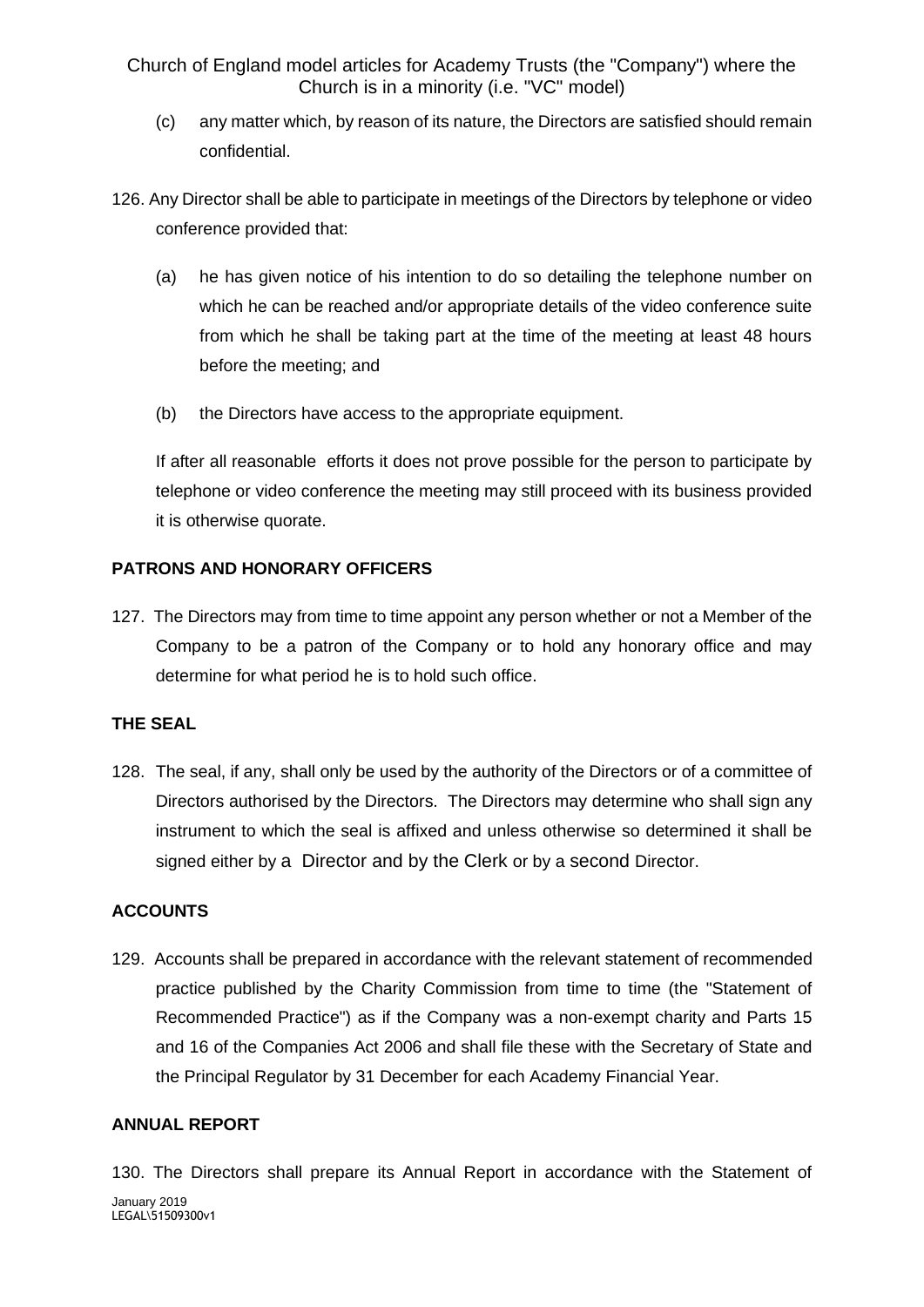Recommended Practice as if the Company was a non-exempt charity and shall file these with the Secretary of State and the Principal Regulator by 31 December each Academy Financial Year.

### **ANNUAL RETURN**

131. The Directors shall comply with their obligations under Part 24 of the Companies Act 2006 (or any statutory re-enactment or modification of that Act) with regard to the preparation of an annual return to the Registrar of Companies and and will supply a copy of the confirmation statement to the Secretary of State and the Principal Regulator by 31 December each Academy Financial Year.

## **NOTICES**

- 132. Any notice to be given to or by any person pursuant to these Articles (other than a notice calling a meeting of the Directors) shall be in writing or shall be given using electronic communications to an address for the time being notified for that purpose to the person giving the notice. In these Articles, "address" in relation to electronic communications, includes a number or address used for the purposes of such communications.
- 133. A notice may be given by the Company to a Member either personally or by sending it by post in a prepaid envelope addressed to the Member at his registered address or by leaving it at that address or by giving it using electronic communications to an address for the time being notified to the Company by the Member. A Member whose registered address is not within the United Kingdom and who gives to the Company an address within the United Kingdom at which notices may be given to him, or an address to which notices may be sent using electronic communications, shall be entitled to have notices given to him at that address, but otherwise no such Member shall be entitled to receive any notice from the Company.
- 134. A Member present, either in person or by proxy, at any meeting of the Company shall be deemed to have received notice of the meeting and, where necessary, of the purposes for which it was called.
- 135. Proof that an envelope containing a notice was properly addressed, prepaid and posted shall be conclusive evidence that the notice was given. Proof that a notice contained in an electronic communication was sent in accordance with guidance issued by the Institute of Chartered Secretaries and Administrators shall be conclusive evidence that the notice was given. A notice shall be deemed to be given at the expiration of 48 hours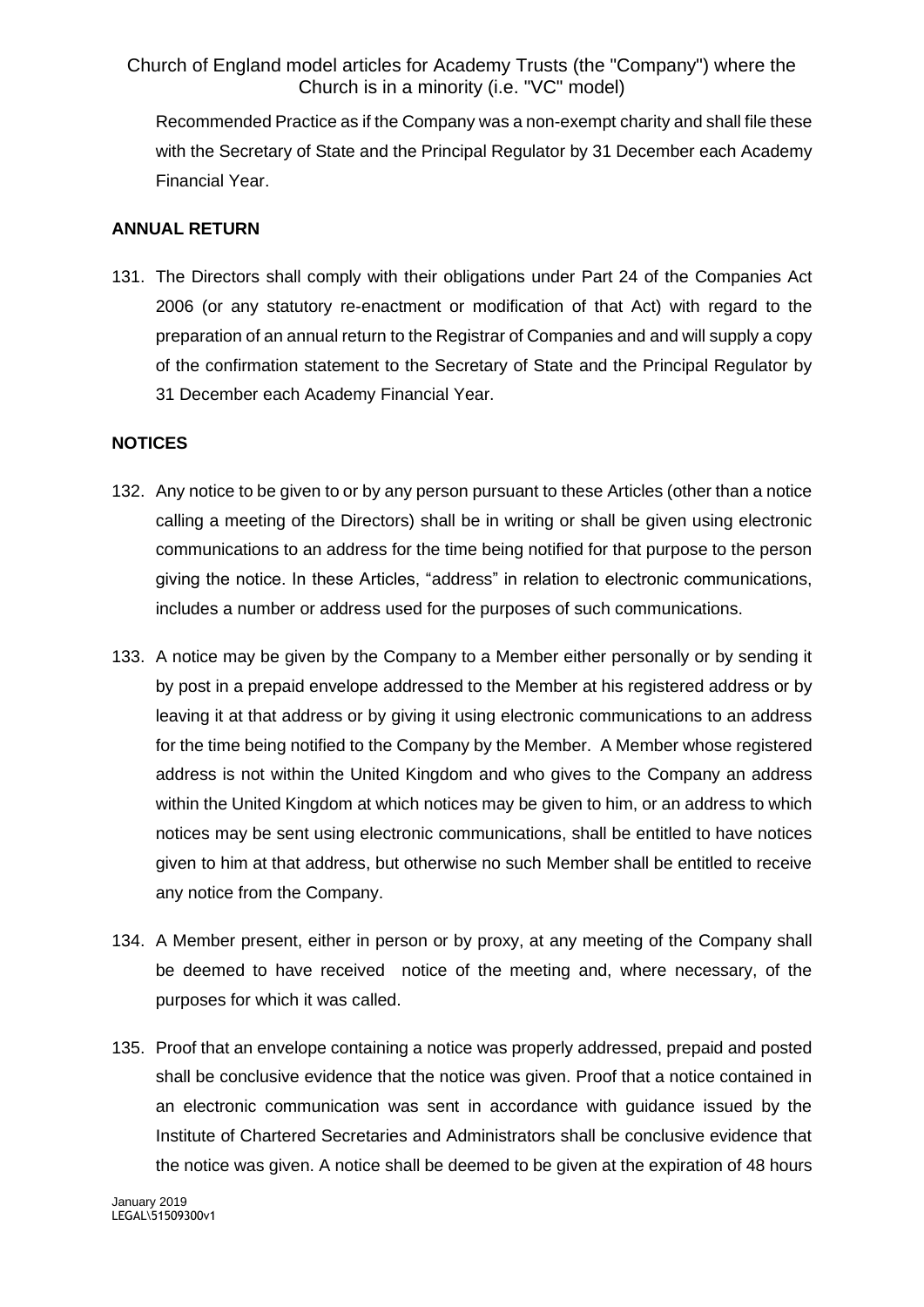after the envelope containing it was posted or, in the case of a notice contained in an electronic communication, at the expiration of 48 hours after the time it was sent.

#### **INDEMNITY**

136. Subject to the provisions of the Companies Act 2006 and Article 6.3 every Director or other officer or auditor of the Company shall be indemnified out of the assets of the Company against any liability incurred by him in that capacity in defending any proceedings, whether civil or criminal, in which judgment is given in favour or in which he is acquitted or in connection with any application in which relief is granted to him by the court from liability for negligence, default, breach of duty or breach of trust in relation to the affairs of the Company.

### **RULES**

- 137. The Directors may from time to time make such rules or bye laws as they may deem necessary or expedient or convenient after consultation with the Diocesan Corporate Member for the proper conduct and management of the Company and for the purposes of prescribing classes of and conditions of membership , and in particular but without prejudice to the generality of the foregoing, they may by such rules or bye laws regulate:
	- (a) the setting aside of the whole or any part or parts of the Company's premises at any particular time or times or for any particular purpose or purposes;
	- (b) the procedure at General Meetings and meetings of the Directors and committees of the Directors and meetings of the Local Governing Bodies in so far as such procedure is not regulated by the Articles; and
	- (c) generally, all such matters as are commonly the subject matter of company rules.
- 138. The Company in general meeting shall have power to alter, add or to repeal the rules or bye laws but only having consulted the Diocesan Corporate Member. Provided that no rule or bye law shall be inconsistent with, or shall affect or repeal anything contained in the Articles.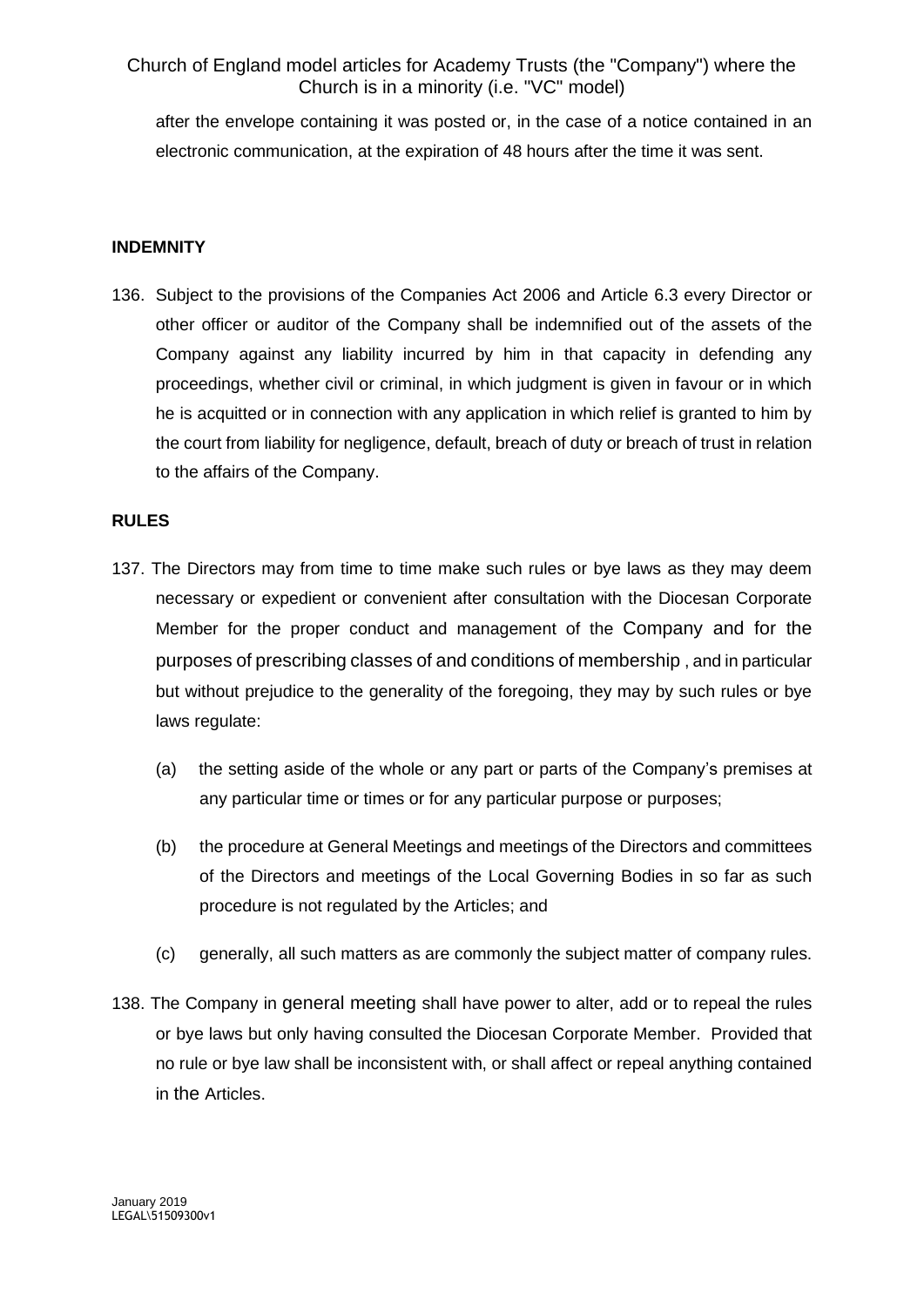## **AVOIDING INFLUENCED COMPANY STATUS**

- 139. Notwithstanding the number of Members from time to time, the maximum aggregate number of votes exercisable by Local Authority Associated Persons shall never exceed 19.9% of the total number of votes exercisable by Members in General Meeting and the votes of the other Members having a right to vote at the meeting will be increased on a pro-rata basis.
- 140. No person who is a Local Authority Associated Person may be appointed or elected as a Director if, once the appointment or election had taken effect, the number of Directors who are Local Authority Associated Persons would represent 20% or more of the total number of Directors. Upon any resolution put to the Directors, the maximum aggregate number of votes exercisable by any Directors who are Local Authority Associated Persons shall represent a maximum of 19.9% of the total number of votes cast by the Directors on such a resolution and the votes of the other Directors having a right to vote at the meeting will be increased on a pro-rata basis.
- 141. No person who is a Local Authority Associated Person is eligible to be appointed or elected to the office of Director unless his appointment or election to such office is authorised by the local authority to which he is associated.
- 142. If at the time of either his becoming a Member of the Company or his first appointment or election to office as a Director any Member or Director was not a Local Authority Associated Person but later becomes so during his membership or tenure as a Director he shall be deemed to have immediately resigned his membership and/or resigned from his office as a Director as the case may be.
- 143. If at any time the number of Directors or Members who are also Local Authority Associated Persons would (but for Articles 139 - 142 inclusive) represent 20% or more of the total number of Directors or Members (as the case may be) then a sufficient number of the Directors or Members (as the case may be) who are Local Authority Associated Persons shall be deemed to have resigned as Directors or Members (as the case may be) immediately before the occurrence of such an event to ensure that at all times the number of such Directors or Members (as the case may be) is never equal to or greater than 20% of the total number of Directors or Members (as the case may be). Directors or Members (as the case may be) who are Local Authority Associated Persons shall be deemed to have resigned in order of their appointment or election date the most recently appointed or elected resigning first.